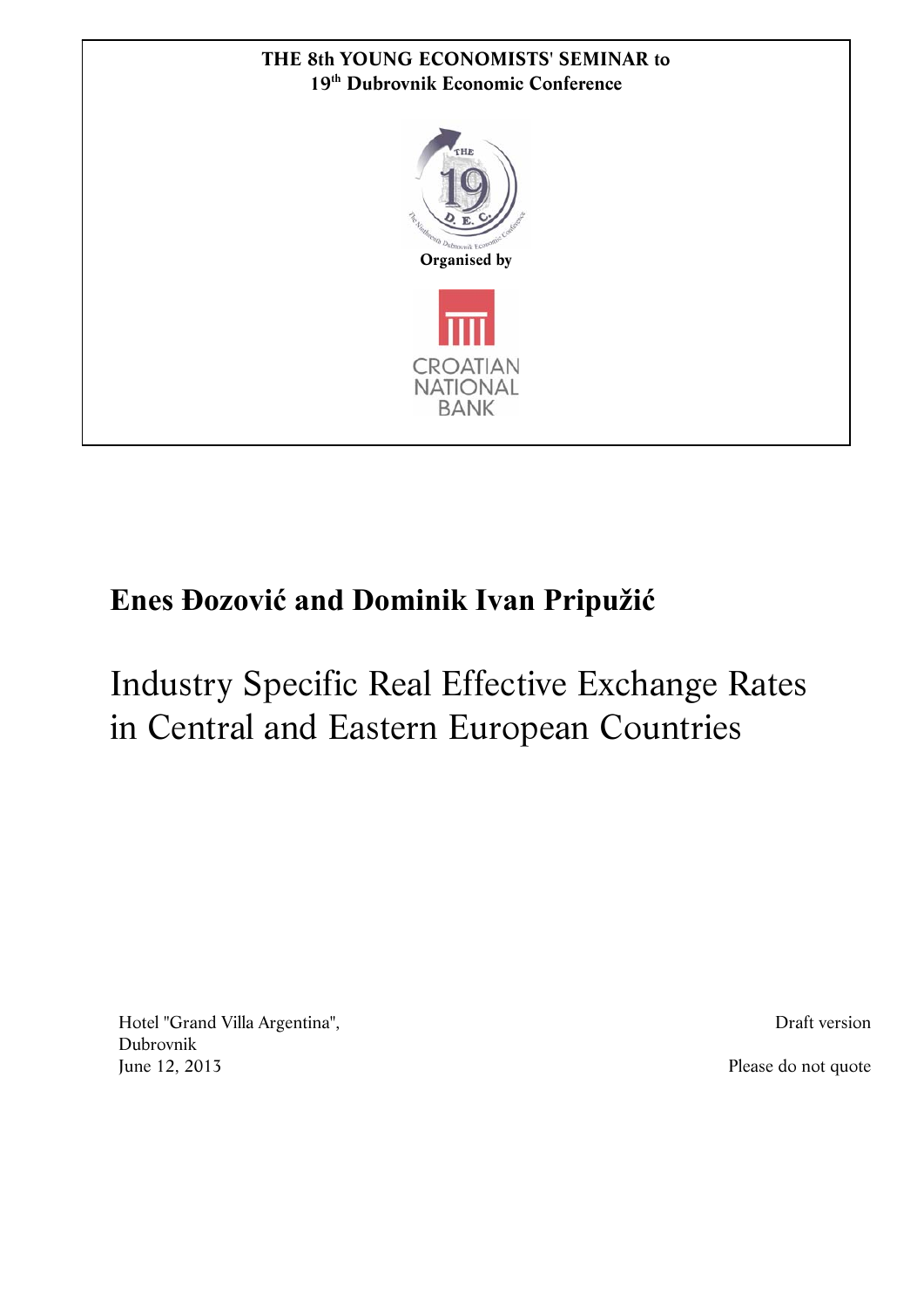## **Industry Specific Real Effective Exchange Rates in Central and Eastern European Countries**

## **Enes Đozović\* and Dominik Ivan Pripužić\*\***

#### ABSTRACT

This paper investigates the real effective exchange rates (REER) at industry level. We start by calculating REER indices at industry level for seven Central and Eastern European (CEE) countries using industry level trade weights and industry level producer prices. Then we examine the relationships between these industry level indices and exports in panel data model. The results illustrate several interesting findings. First, trends in producer prices and the structure of exports by trading partners are noticeably different among industries and countries, resulting in divergent movements between industry specific REER indices. Second, it seems that the theoretically expected link between exchange rate and export exists in some industries, which is not the case on an aggregate level. Finally, the impact of industry specific REERs on exports is more evident in traditional, low-technology industries, where one should expect for relative price changes to play significant role in determining export performance.

#### **Keywords: Real effective exchange rate, CEE, Export, Panel data**

The authors would like to thank Davor Kunovac and Gorana Lukinić Čardić for helpful comments and suggestions.

\* Croatian National Bank, [enes.dozovic@hnb.hr](mailto:enes.dozovic@hnb.hr)

\*\* Croatian National Bank, [dominik.pripuzic@hnb.hr](mailto:dominik.pripuzic@hnb.hr)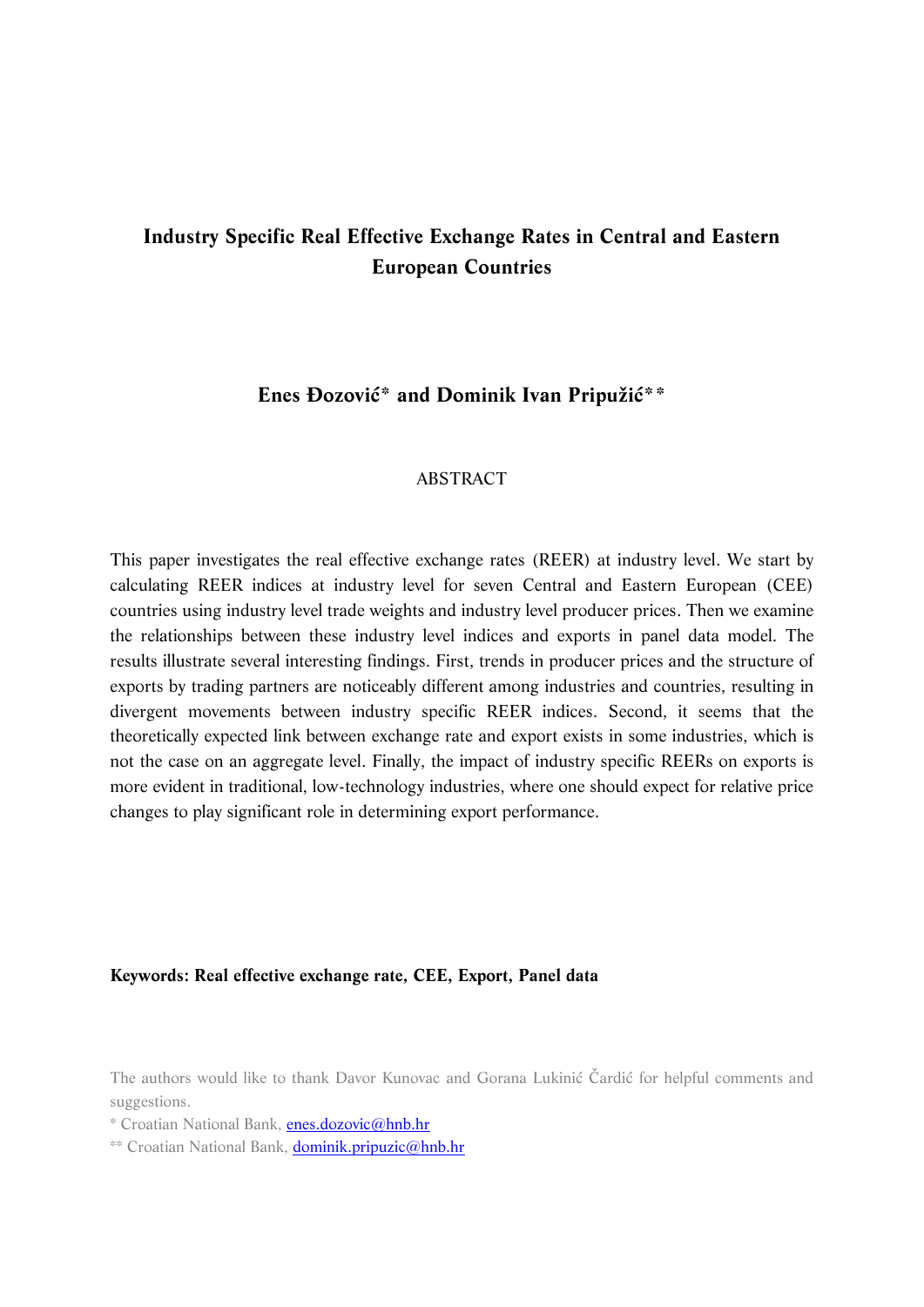## CONTENT

| 2              |  |                                                                                       |  |  |  |  |  |  |  |
|----------------|--|---------------------------------------------------------------------------------------|--|--|--|--|--|--|--|
| 3 <sup>7</sup> |  |                                                                                       |  |  |  |  |  |  |  |
|                |  |                                                                                       |  |  |  |  |  |  |  |
|                |  |                                                                                       |  |  |  |  |  |  |  |
|                |  |                                                                                       |  |  |  |  |  |  |  |
|                |  |                                                                                       |  |  |  |  |  |  |  |
| $\overline{4}$ |  | The relationship between industry specific real effective exchange rates and exports5 |  |  |  |  |  |  |  |
|                |  |                                                                                       |  |  |  |  |  |  |  |
|                |  |                                                                                       |  |  |  |  |  |  |  |
| 5 <sup>5</sup> |  |                                                                                       |  |  |  |  |  |  |  |
|                |  |                                                                                       |  |  |  |  |  |  |  |
|                |  |                                                                                       |  |  |  |  |  |  |  |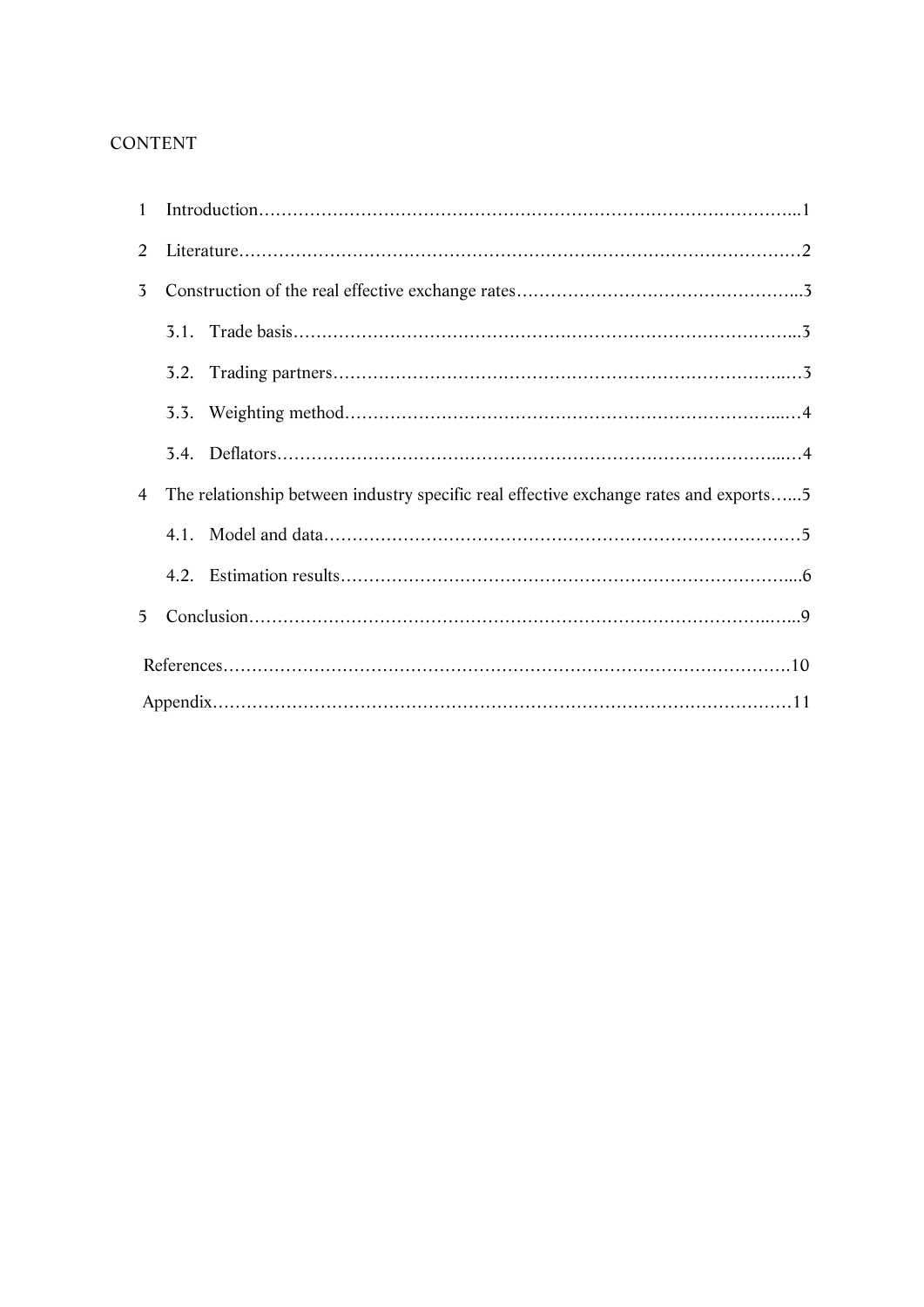#### **1 Introduction**

Discussions about the exchange rate movements often rely on aggregate indicators, such as the real effective exchange rates at the national level. Those aggregate indicators use weighting schemes based on aggregate trade data and broadly based price or cost indices as deflators and thus are useful for analysis at a macroeconomic level. However, this focus on aggregate indicators ignores specific characteristics among sectors or industries in the economy that can differ considerably. In terms of real effective exchange rates, such differences can be the result of different importance of the trading partners as competitors across industries and divergent price trends. Consequently, making conclusions based on aggregate indicators can be misleading in assessing the price or cost related competitive position in international trade, especially when distinctions across industries are large. Even though one should not disregard REER on the level of the whole economy, since it is a relatively straightforward and simple indicator of overall level of competitiveness between national economy and its trade partners, the question about the usefulness of such one-size-fits-all approach remains.

Many studies have examined the extent to which aggregate real effective exchange rate changes affect the economic performance. Few of these studies, however, have examined the importance of industry level real effective exchange rates. The purpose of this paper is therefore to construct the real effective exchange rates at industry level for selected CEE countries and to examine their contribution in economic analysis. Basically, the idea is to test whether what we consider appropriately constructed real effective exchange rates (deflated with producer price indices) could provide additional information on the dynamics of the inter-country and inter-industry competitiveness in selected CEE countries. This is particularly interesting because in some CEE countries aggregate REER and exports movements are counter-intuitive, in a sense that aggregate REER mostly exhibits trend appreciation, yet exports are at the same time growing.

To our knowledge, this paper contains the first set of industry specific exchange rates calculated for a group of countries. This enabled us to compare their movements in same industries across different countries. Besides, having this data set made it possible for us to perform panel data analysis. It is important to mention that our set of countries consists of a relatively homogenous group. CEE countries in our sample experienced process of economic transition from centrally planned to market economy and were members of the Central European Free Trade Agreement, before becoming EU members. Of course, every country had its own dynamics in this processes, but nevertheless their joint experience made them good candidates for a panel data analysis.

The remainder of this paper is structured as follows: in the second section literature on REER is briefly reviewed. The third section presents the general aspects of the methodology to calculate the real effective exchange rate indices. In section four, we examine the impact of REERs on exports using panel data approach, while the fifth section concludes the paper.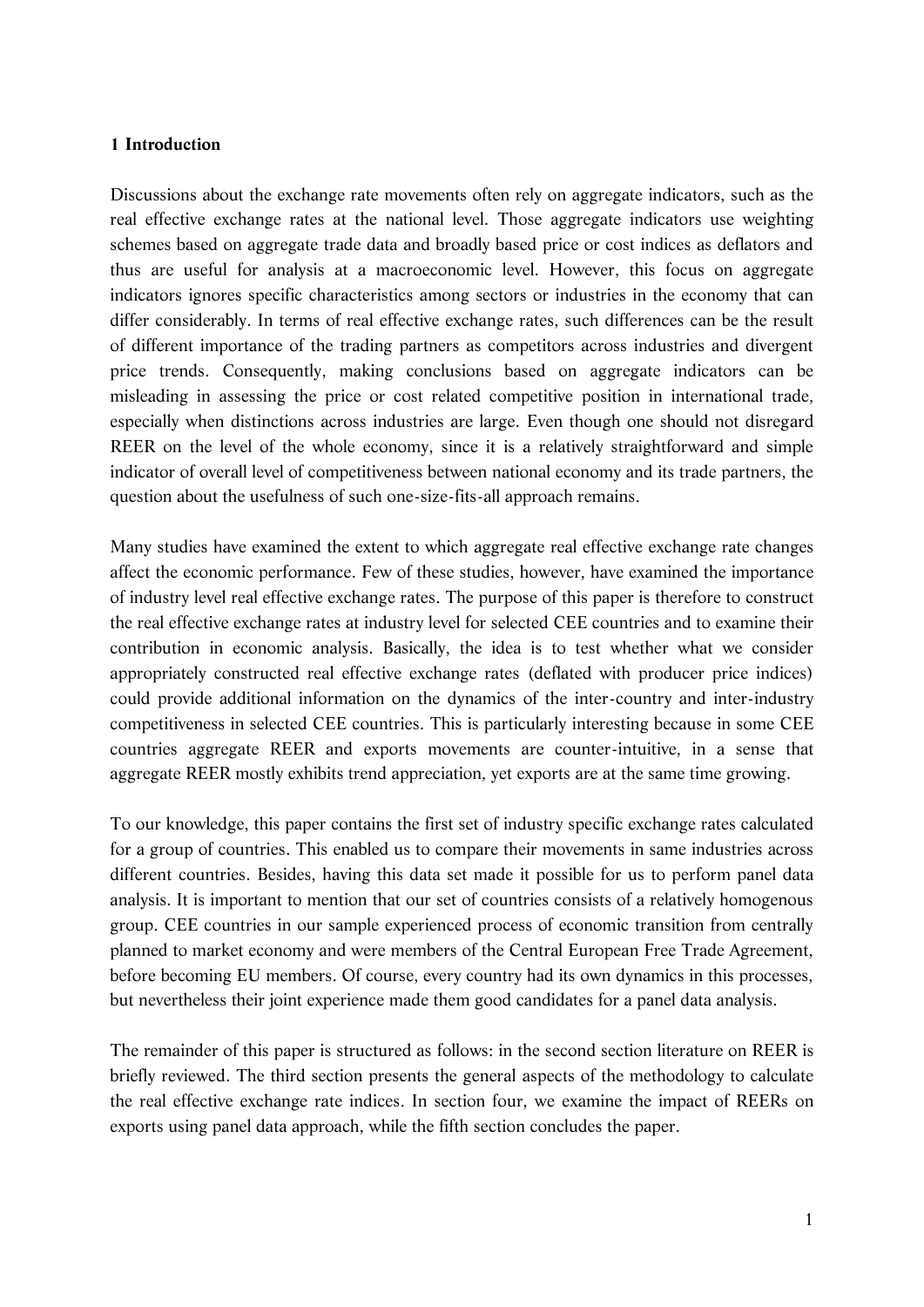#### **2 Literature**

In general, there are numerous studies that focus on the evaluation of REER on an aggregate level, i.e. one index for the whole economy. These studies mostly propose the various methods of obtaining a single index number, consider the effect of using different deflators, discuss the issues of weighting schemes and different base years, examine the link between REER and other competitiveness indicators, etc. Recent survey of these methodological issues can be found in Schmitz et al. (2012), in which the authors presents the methodological framework adopted by the Eurosystem to calculate its set of effective exchange rates and harmonised competitiveness indicators, effectively updating the work of Buldorini et al. (2002) and is in line with BIS methodology (Turner and Van't dack, 1993). Besides, there is a wide range of literature on real exchange rates and their behaviour in transition economies. Most of this research tries to explain real exchange rates appreciation that has been a common feature in transition economies of Central and Eastern Europe. For survey of the literature and concise presentation of findings see for example Egert (2004); Egert et al. (2005); Mihaljek and Klau (2003).

One of the first exercises that used industry specific exchange rates to study industry level competitiveness was Goldberg (2004), who argues that REER at industry level, although dataintensive and cumbersome to construct, explain the relationship between exchange rate and firm profitability better than REER at aggregate level. But, she also warns that these indexes are not perfect indicators of changes over time in the competitiveness of U.S. producers relative to foreign competitors, because they do not adjust for industry-specific changes in productivity or the strategic pricing actions attributable to industries.

Besides Goldberg's study, Lee and Yi (2005) are another example of industry specific REER construction exercise. In their paper they measure Korea's real effective exchange rates at industry level using producer price indices in Korea's major trading partners, expecting that industry level PPI would present the characteristics of each industry in a more precise way. They analyze the influence of REER on export volume, finding substantially different relationships across industries. Also, they find that the influence of REER on export volume is in general reduced after the Korean crisis in 1997, which makes them conclude that the importance of non-price competitiveness should continue to increase in internationally competitive market.

Another example of sector specific REER indexes can be found in the work of Alexandre et al. (2009). In their study, they compute and compare aggregate and sector specific exchange rates for Portuguese economy. They find that sector specific exchange rates are strongly correlated with aggregate indices, but nevertheless much more informative in explaining changes in employment. Whereas aggregate indices are statistically insignificant in employment equations, regressions using sector specific exchange rate indices show a statistically significant effect of exchange rates on employment. It is important to note that their findings of significant correlation between sector specific and aggregate REER can be attributed to using a single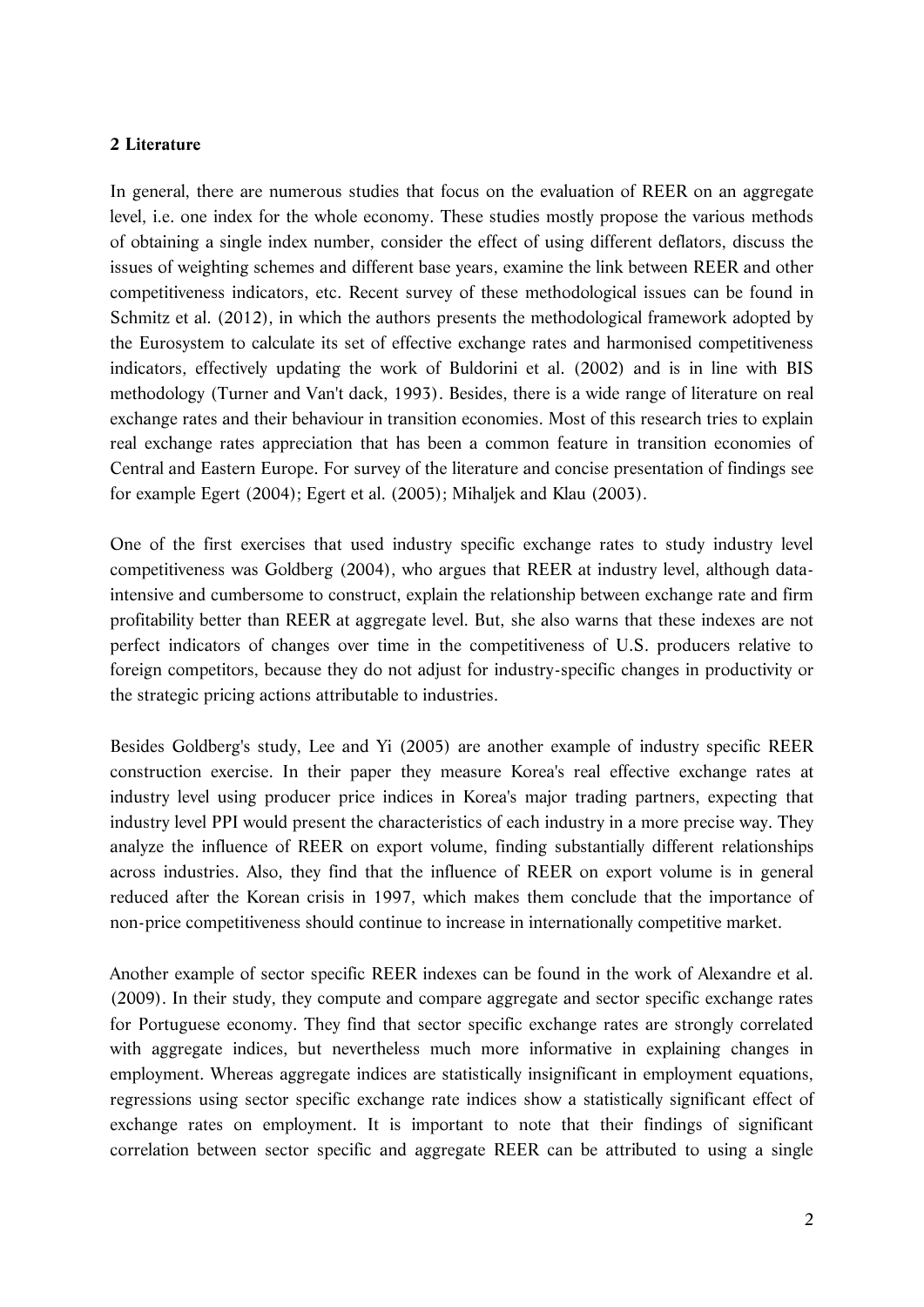deflator for all sector specific exchange rates – CPI, which basically causes the industry specific exchange rates to differ only due to different share of trade partners in specific industries.

#### **3 Construction of the real effective exchange rates**

In order to construct the real effective exchange rate indices we had to deal with several methodological issues. These relate to: (1) the trade data basis for weights calculations; (2) the choice of trading partners to be included in the indices; (3) the type of weighting scheme; and (4) the choice of deflators to obtain the real indices. The way these methodological issues were addressed is described in the following sections.

### 3.1 Trade basis

In line with the common practice followed by a number of central banks and international organisations that construct and publish the real effective exchange rates, the basis for weights calculations is data on trade in manufacturing industry. To conduct the analysis on industry level we used the information about the trade in goods in manufacturing industry classified according to the Classification of Product by Activity (CPA). Trade data in manufacturing is commonly used because of their significant sensitivity to changes in competition and relatively good availability of data on prices and costs in the manufacturing industry for a number of countries (Turner and Van't dack, 1993). Trade in services is also important part of international trade and the real effective exchange rates that include trade in services would be a better measure of overall competitiveness, particularly in small and open economies in which services play an important economic role. However, data on transactions in services and their prices are relatively scarce and show a low level of comparability across countries (Buldorini et al. 2002). Limitations regarding availability and quality of data are especially evident for emerging market economies and transition economies.

## 3.2 Trading partners

The choice of trading partners to be included in the basket for real effective exchange rate calculations depends not only on the relative importance of the respective countries as trading partners, but also on the availability of the data needed to construct the weights and data that will be used as the deflators to derive the real indices. The group of trading partners that is used to construct the REER indices presented in this paper includes 27 European Union member countries. The economies inside the European Union clearly represent the most important regional group for the Central and Eastern European external trade – the share of manufacturing exports to the EU countries in total exports of goods ranges on average from 59% in Lithuania to 82% in the Czech Republic in the period between 2009 and 2011.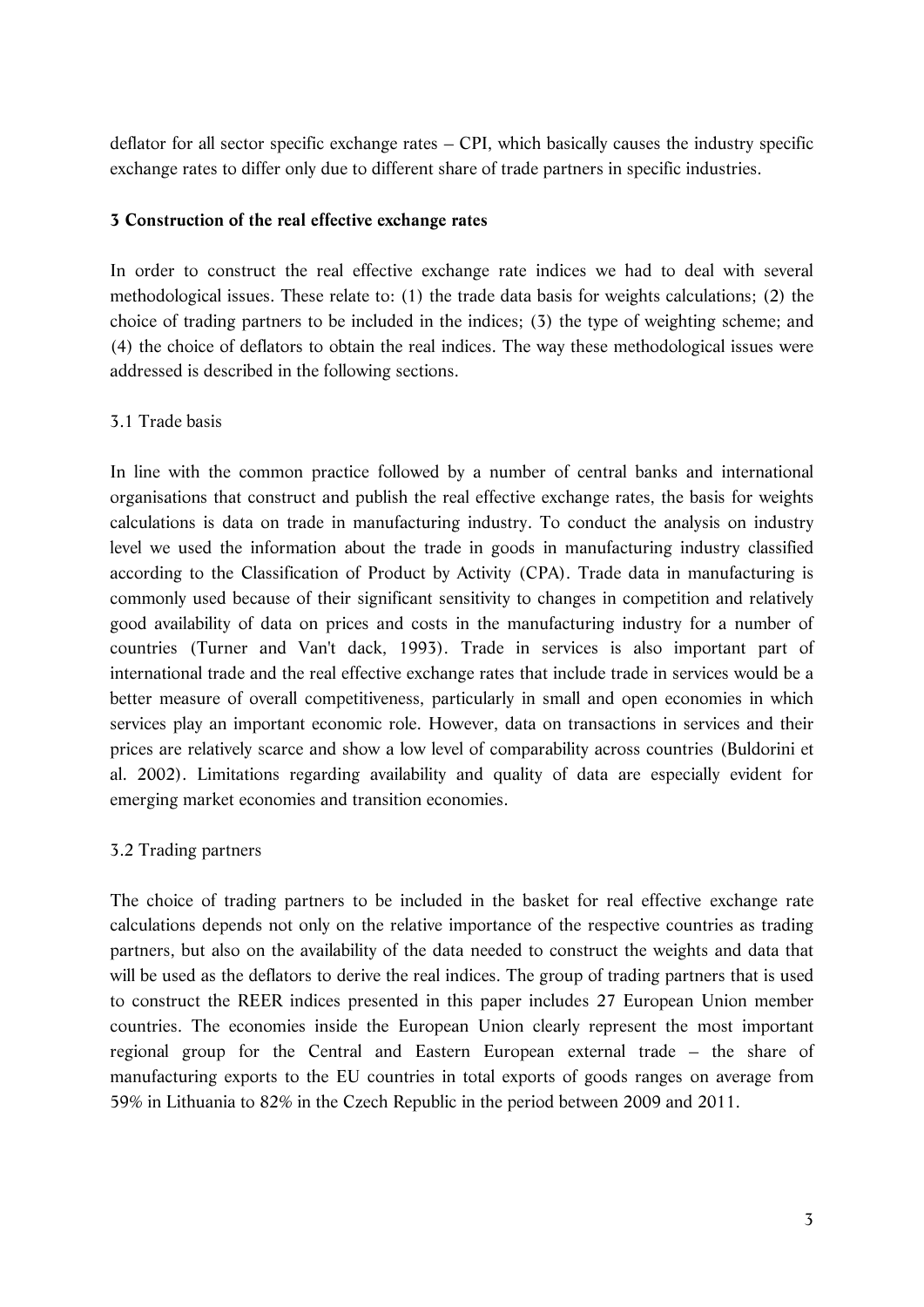#### 3.3 Weighting method

The REER indices presented in this paper are constructed by using export trade weights. The export trade weights are the simple share of each partner country in relevant CEE country manufacturing exports to all partner countries, i.e. EU member states. That means that these weights capture only direct bilateral trade or direct export competition. Construction of weights that include third-market competition by "double-weighting" in this case would entail large data set and would be time exhausting. However, considering that trade flows of selected countries for which REER indices are calculated are mainly focused on countries inside the referenced group (i.e. European Union) the different weighting schemes would probably not give significantly different picture. Furthermore, the weights are fixed in the sense that the same weights are applied uniformly for the entire period over which the REER indices are calculated. The reference period is the average of 2009-2011, which was determined by the availability of the data at the time weights were constructed.

#### 3.4 Deflators

 $\ddot{\phantom{a}}$ 

The REER indices are defined as the relative prices between the particular country and its partner countries expressed in a common currency and are constructed by deflating the nominal exchange rates using appropriate price or cost indices. In this paper we used producer price indices as deflators in order to calculate the real effective exchange rates that will reflect the trend of price competitiveness of particular industry more realistically. The data on the producer price indices at the NACE level of 2 digits was obtained from the Eurostat database<sup>1</sup>. The general expression for the REER is therefore:

$$
REER_{c,i} = \prod_{p=1}^{N} \left( e_{c,p} \frac{d_{p,i}}{d_{c,i}} \right)^{w_{p,i}}
$$
 (1)

where  $REER_{ci}$  is the real effective exchange rate for particular CEE country *c* in specific manufacturing industry *i*, *N* is the number of trading partners *p* included in the reference group, *ec,p* is the exchange rate of particular CEE country *c* against the currency of the trading partner *p, wp,i* is the export trade weight assigned to each trading partner country *p* in specific manufacturing industry *i*, and  $d_{p,i}$  and  $d_{c,i}$  are the deflators for trading partner *p* and the CEE countries *c* in specific manufacturing industry *i* respectively. The REER indices are constructed in a way that their increase indicates real effective exchange rate depreciation.

The analysis of price or cost competitiveness is usually based on several indicators for deflating nominal bilateral exchange rates. The use of several deflators stems from the fact that there is no

<sup>&</sup>lt;sup>1</sup> The link between the NACE and CPA can be seen in the coding. At all levels of CPA, the coding of the first 4 digits is identical to that used in NACE.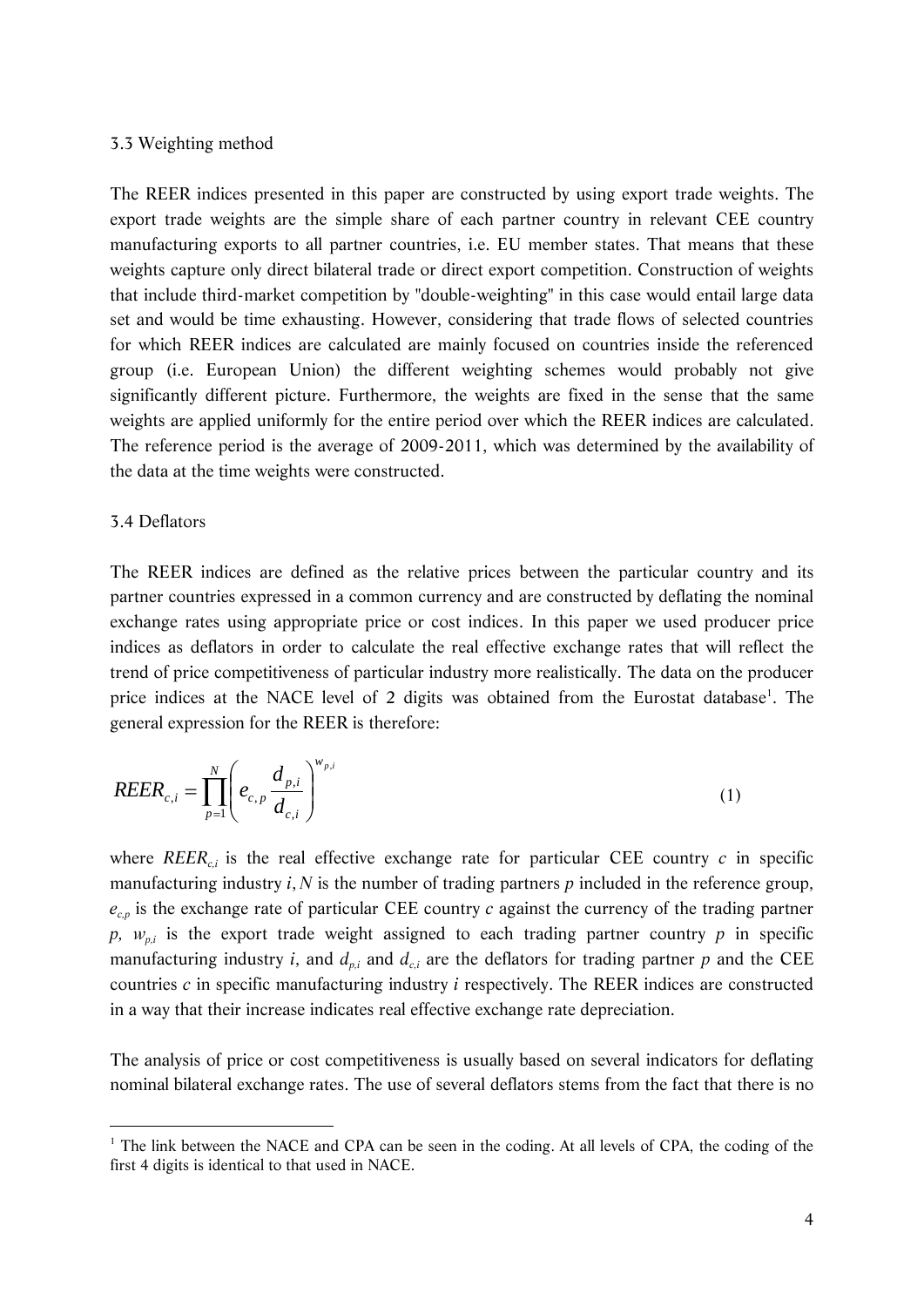single deflator that could be recommended as an ideal indicator for measuring international price or cost competitiveness. Most frequently used deflators are consumer prices, producer prices, unit labour costs, export unit value indices and GDP deflators<sup>2</sup>. Bayoumi et al. (2011) explored the impact of different REER indices on trade flows in the euro area and showed that REER indices based on producer price indices, export unit values indices and unit labour costs are better indicators of price competitiveness than the CPI-based measures. However, these are all aggregate indicators, i.e. they are constructed using weights based on aggregate trade data and using broadly defined price or cost indicators. Hence, they can easily mask changes in export competitiveness of different sectors in the economy. This is particularly important when distinctions across industries are large, for instance when the producer price developments are considerably different between industries which is reflected in their real effective exchange rates. As reported in the Appendix, the REER indices at industry level in CEE countries show considerably different trends.

#### **4 The relationship between real effective exchange rates and exports at industry level**

When examining the relevance of the real effective exchange rates, researchers often try to estimate their impact on export volume, investment, employment or similar economic variables. The aim of this paper is not to perform an extensive study of the real effective exchange rate importance, but rather to examine whether REERs on industry level can be used as an explanatory variable in economic analysis at a disaggregated level. In particular, we decided to test whether such REERs can be used as export price competitiveness indicators at industry level, i.e. to examine their impact on real exports by estimating export equations.

#### 4.1 Model and data

 $\ddot{\phantom{a}}$ 

In order to examine the effects of REER indices on real exports at industry level we have created a quarterly panel data set consisting of seven selected CEE countries for which the necessary data exist<sup>3</sup> and estimated 17 export equations, each representing specific industrial activity within the manufacturing industry plus additional one for the total manufacturing industry<sup>4</sup>. The method used in estimation of the equations was ordinary least squares (OLS). The following general regression form is used, which is the similar as the one in Rose and Yellen (1989):

$$
\Delta X_t^i = \alpha + \beta_1 \Delta R E E R_t^i + \beta_2 \Delta R E E R_{t-1}^i + \dots + \beta_5 \Delta R E E R_{t-4}^i + \beta_6 \Delta Y_t^* + \varepsilon_t
$$
 (2)

<sup>&</sup>lt;sup>2</sup> For a detailed discussion about deflators for constructing REER indices see Turner and Van't dack (1993).

<sup>&</sup>lt;sup>3</sup> Bulgaria, Czech Republic, Croatia, Hungary, Lithuania, Poland and Slovenia.

<sup>4</sup> The analysis was conducted for the industrial activities for which the data needed for REER construction was available (see the Appendix for the complete list of industrial activities within manufacturing industry).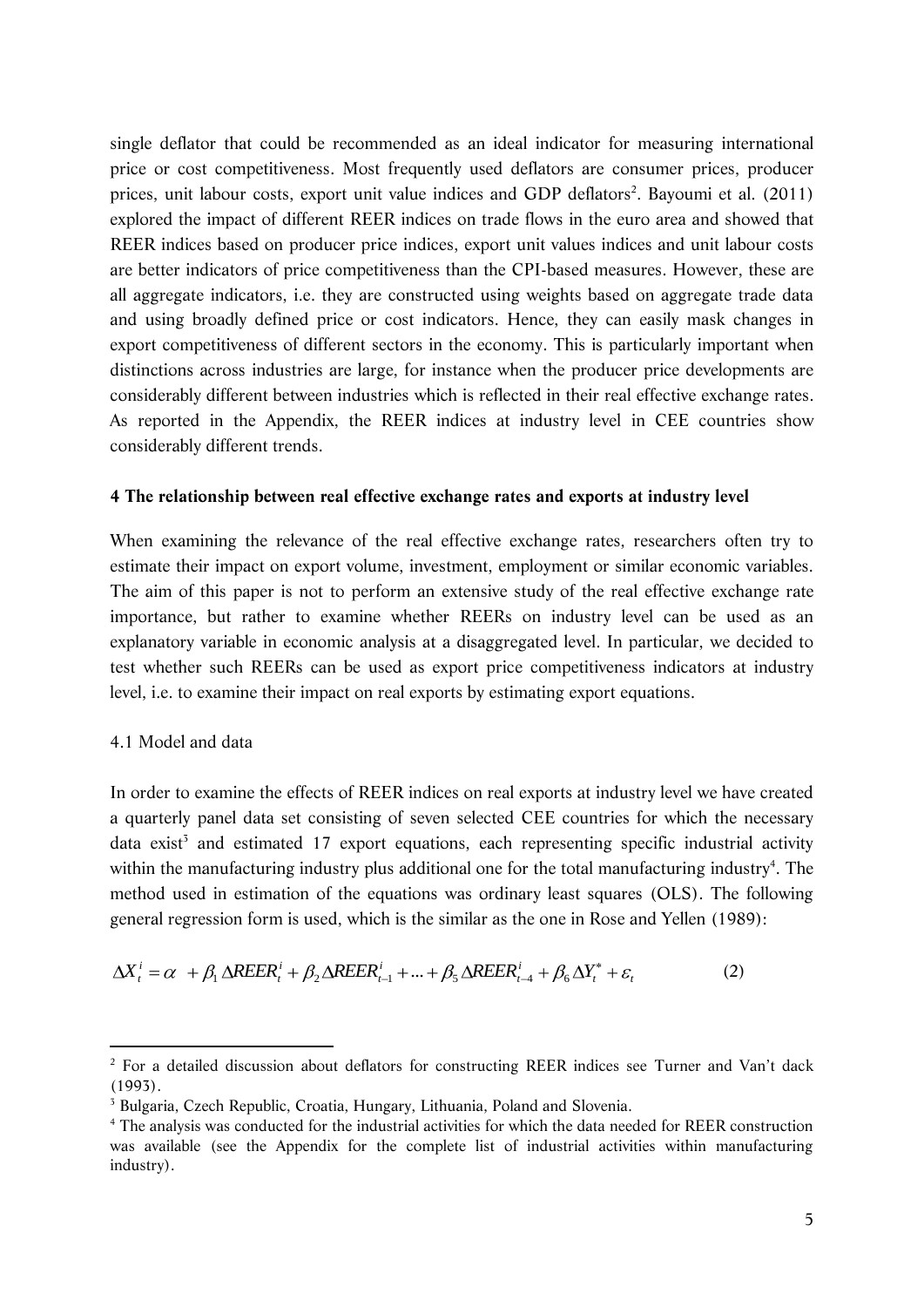where operator *∆* denotes a first difference in logarithms of all variables, *α* is the common intercept, *X* is the real value of domestic exports for a particular manufacturing industry (obtained by deflating nominal export values by a producer price index in a corresponding manufacturing activity), *REER* is the real effective exchange rate index, *Y\** is real gross domestic product in the European Union-27 (included in the equation to control for business cycle effects), index *i* = 1….18 indicates 17 specific manufacturing industries and total manufacturing industry, index *t* denotes different quarters from 2000Q1 to 2012Q2 and ε is an error term. Lagged values of REER were also included, in line with the assumption that exchange rate changes affect trade flows with a certain time lag. In theory it is expected that increase or depreciation of the real effective exchange rate and increase in the income of trading partners will have a positive effect on the value of exports. All the data containing seasonal components were seasonally adjusted. The results of the Dickey-Fuller test show that all series in levels are first-order integrated.

#### 4.2 Estimation results

Preliminary results of the OLS estimation in first differences suggest that the problem of autocorrelation in residuals might be present in some of the equations. When correcting for this problem by introducing the AR(1) term, the size and significance levels of the estimated coefficients changes only marginally. This suggests that autocorrelation in residuals is not too significant, which is not surprising because the variables are in first differences. Furthermore, the problem of heteroscedasticity was present in all equations; hence we used a generalized least squares method with cross section weights.

An alternative to the simple OLS model is the fixed effects model, which would control for country specific differences. However, the tests for fixed effects redundancy suggest that a simple OLS model is preferred to the fixed effect model, although not for all industries. Nevertheless, analysis conducted for these industries using fixed effects model did not produce significantly different results, i.e. it resulted in the same conclusion. Additionally, the commonly used Hausman test was conducted suggesting no statistically significant difference between the fixed and random effects estimators.

Table 1 summarizes the results. In some industries, the results are consistent with the theory that the estimated coefficients describing the relationship between REER and real exports are positive and statistically significant. However, contrary to expectations, in some cases the sign of estimated coefficient turns out to be negative.

At the aggregate level, i.e. at the total manufacturing level, the REER seems not to be relevant in explaining the changes in real exports. On the other hand, the REER at industry level has statistically significant and positive influence on real exports in some industries. However, this is the case only after time lags are introduced. Therefore, we conducted a Wald test in order to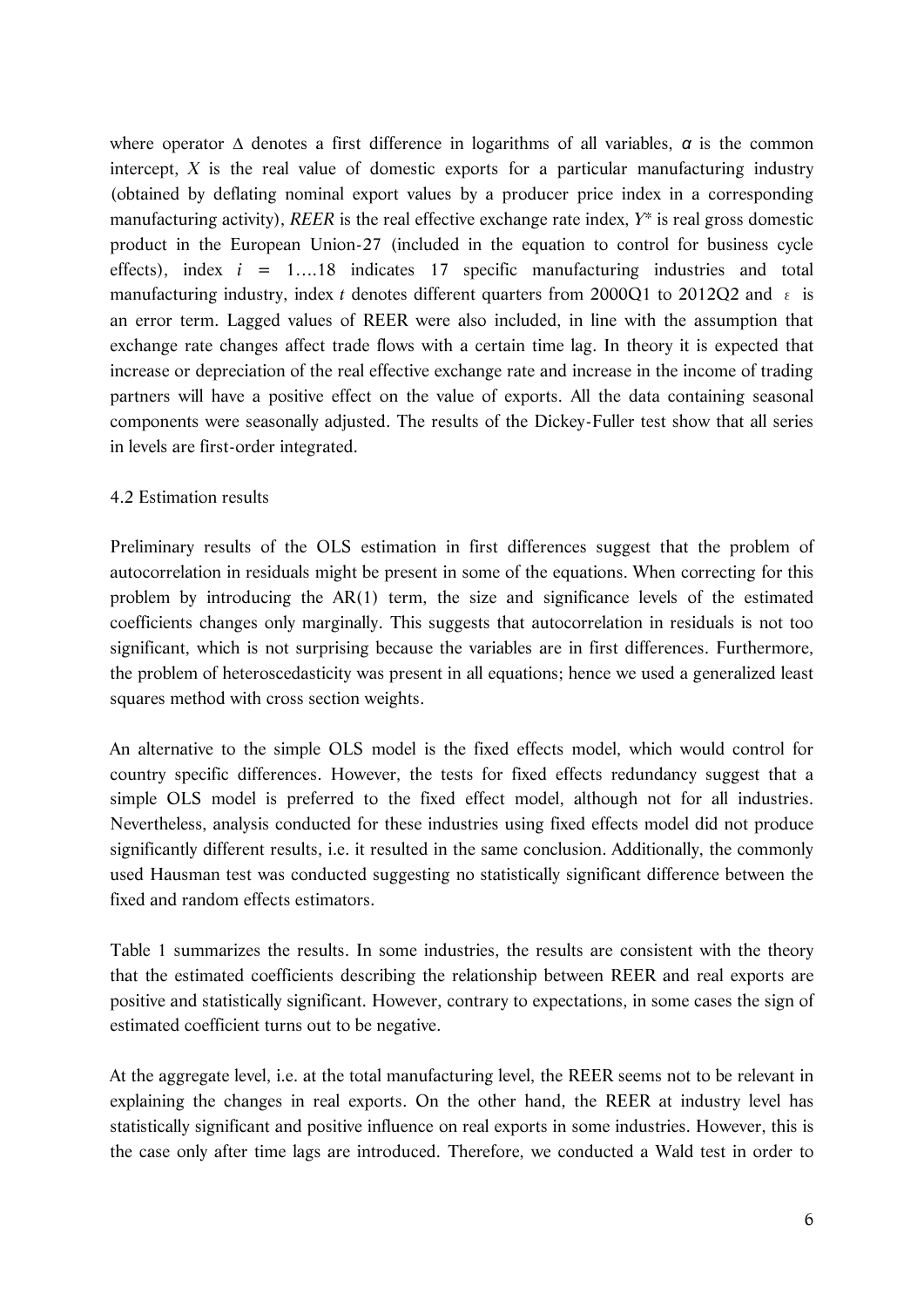examine the joint significance of the sum of the lags of REER indices in their first differences. The results suggest that statistically significant and positive influence of REER on real export exists in traditional, low-technology industries such as manufacture of food products (CPA10), manufacture of beverages (CPA11), manufacture of textiles (CPA13) and manufacture of leather and related products (CPA15). These findings are consistent with the fact that the majority of producers in traditional, low–technology manufacturing industries produce more similar products with a strong substitution effect, meaning that prices and their relative changes play more significant role for the buyers of their products. The importance of REER should be much less pronounced in industries in which competition is more than just price based, e.g. due to higher level of product specialization. In line with such assumption, REER does not have statistically significant and positive influence on real exports in high and medium-hightechnology manufacturing industries like manufacture of computer, electronic and optical products (CPA26), manufacture of electrical equipment (CPA27), manufacture of machinery and equipment (CPA28) and manufacture of motor vehicles, trailers and semi-trailers (CPA29).

These results are similar to those obtained by Goldberg (2004), Alexandre et al. (2009) and Lee and Yi (2005), suggesting that REERs at industry level are more informative than those on aggregate level when examining their impact on corporate profit in United States, employment in Portugal and export volume in Korea, respectively.

As mentioned before, the sign of the coefficients describing the relationship between REERs and real exports takes positive and negative values. There could be several reasons for that. It is possible that the method of estimation we chose is not appropriate enough for capturing all the information in our panel data. Also, some other factors could be determining the dynamics of exports. Hence, statistically insignificant or theoretically unexpected impact of the real effective exchange rate on exports would not be surprising in the environment of other strong drivers of export growth (Benaček et al. 2003). In addition, REER indices constructed in described way might not be reflecting underlying dynamics in relative prices entirely accurately.

In general, our results demonstrate how one might fail to recognize the empirical importance of real effective exchange rates for the export performance if aggregate indices are used instead of those at industry level.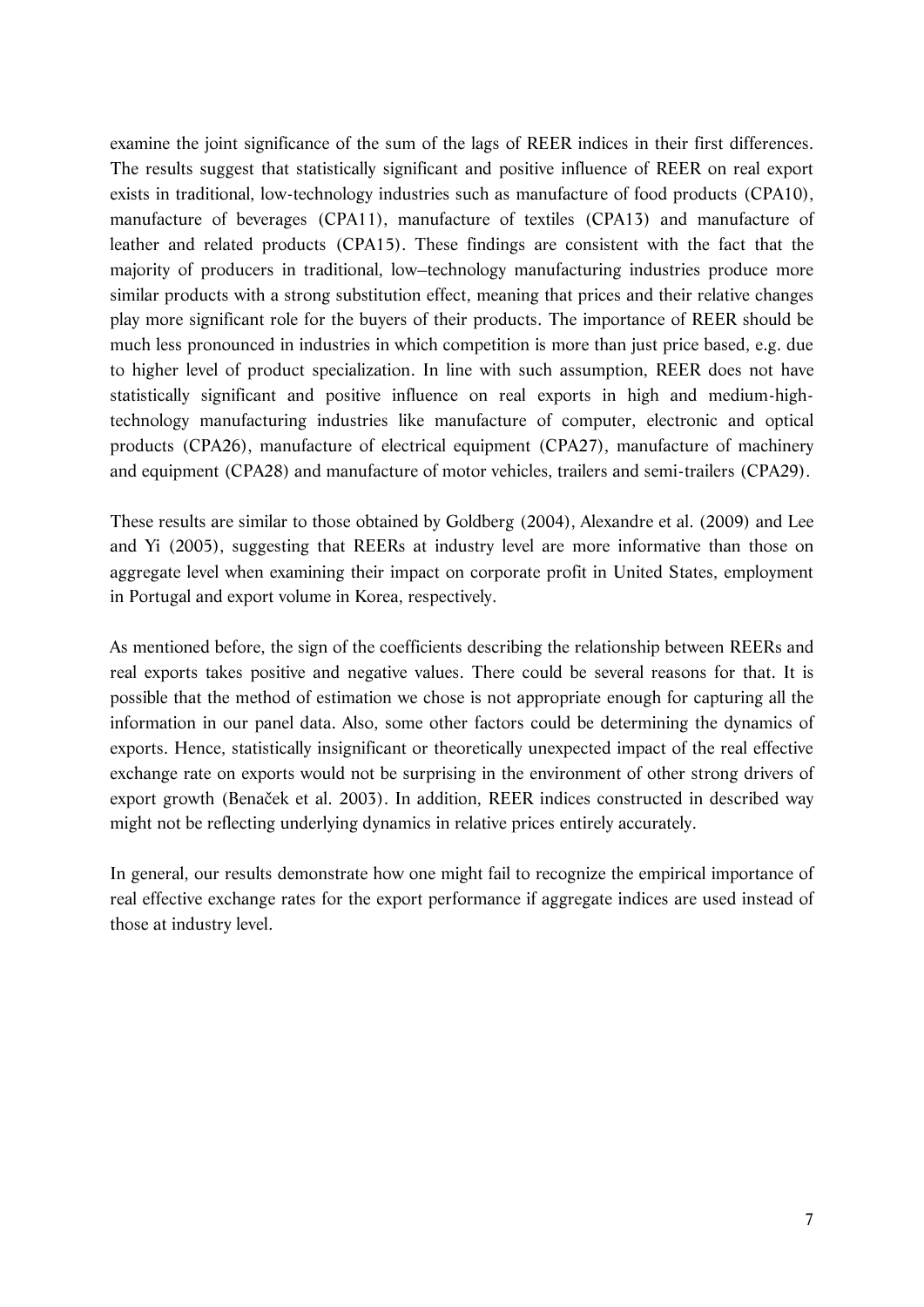#### Table 1 Export and real effective exchange rates

#### Dependent variable: Real export

Method: OLS panel estimation in first differences

| Industry                             | REER                   | $REER(-1)$                                                        | $REER(-2)$          | $REER(-3)$          |                       | REER(-4) GDPEU27      | Constant               | Adjusted R-<br>squared | F-statistic<br>(p-values) | Cross-sections<br>included | Number of<br>observation |  |  |
|--------------------------------------|------------------------|-------------------------------------------------------------------|---------------------|---------------------|-----------------------|-----------------------|------------------------|------------------------|---------------------------|----------------------------|--------------------------|--|--|
| Manufacturing (C)                    |                        |                                                                   |                     |                     |                       |                       |                        |                        |                           |                            |                          |  |  |
|                                      | $-0.178$<br>(0.120)    | 0.071<br>(0.120)                                                  | $-0.092$<br>(0.120) | $-0.040$<br>(0.120) | 0.057<br>(0.118)      | 4.522***<br>(0.325)   | 0.001<br>(0.002)       | 0.378                  | 0.000<br>(0.990)          | $\overline{7}$             | 315                      |  |  |
| Manufacture of food products (CPA10) |                        |                                                                   |                     |                     |                       |                       |                        |                        |                           |                            |                          |  |  |
|                                      | $-0.354**$<br>(0.166)  | $0.552***$<br>(0.165)                                             | $-0.179$<br>(0.161) | $-0.042$<br>(0.160) | $0.388**$<br>(0.158)  | $2.623***$<br>(0.581) | $0.020***$<br>(0.004)  | 0.106                  | $5.501**$<br>(0.020)      | $\overline{7}$             | 315                      |  |  |
| Manufacture of beverages (CPA11)     |                        |                                                                   |                     |                     |                       |                       |                        |                        |                           |                            |                          |  |  |
|                                      | $-0.057$<br>(0.287)    | $-0.163$<br>(0.283)                                               | 0.098<br>(0.276)    | 0.411<br>(0.278)    | $0.601**$<br>(0.267)  | $3.121***$<br>(1.174) | 0.007<br>(0.008)       | 0.056                  | 4.140**<br>(0.043)        | 5                          | 225                      |  |  |
| Manufacture of textiles (CPA13)      |                        |                                                                   |                     |                     |                       |                       |                        |                        |                           |                            |                          |  |  |
|                                      | $-0.305**$<br>(0.154)  | 0.145<br>(0.153)                                                  | 0.186<br>(0.154)    | 0.054<br>(0.153)    | 0.149<br>(0.148)      | 4.669***<br>(0.454)   | $-0.006*$<br>(0.003)   | 0.276                  | 3.981**<br>(0.050)        | $\overline{7}$             | 315                      |  |  |
|                                      |                        | Manufacture of wearing apparel (CPA14)                            |                     |                     |                       |                       |                        |                        |                           |                            |                          |  |  |
|                                      | 0.064<br>(0.135)       | $-0.036$<br>(0.131)                                               | 0.152<br>(0.118)    | 0.111<br>(0.117)    | 0.162<br>(0.117)      | $1.607***$<br>(0.482) | $-0.007*$<br>(0.004)   | 0.034                  | 2.562<br>(0.110)          | $\overline{7}$             | 315                      |  |  |
|                                      |                        | Manufacture of leather and related products (CPA15)               |                     |                     |                       |                       |                        |                        |                           |                            |                          |  |  |
|                                      | $-0.077$<br>(0.162)    | 0.082<br>(0.169)                                                  | 0.153<br>(0.170)    | $-0.270$<br>(0.171) | $0.510***$<br>(0.165) | $2.751***$<br>(0.747) | $-0.004$<br>(0.005)    | 0.050                  | $2.755*$<br>(0.098)       | $\overline{7}$             | 315                      |  |  |
|                                      |                        | Manufacture of wood and of products of wood and cork etc. (CPA16) |                     |                     |                       |                       |                        |                        |                           |                            |                          |  |  |
|                                      | 0.132<br>(0.142)       | $0.266*$<br>(0.141)                                               | 0.226<br>(0.142)    | $-0.141$<br>(0.143) | $-0.128$<br>(0.143)   | 4.924***<br>(0.434)   | $-0.011***$<br>(0.003) | 0.308                  | 0.731<br>(0.393)          | $\overline{7}$             | 315                      |  |  |
|                                      |                        | Manufacture of paper and paper products (CPA17)                   |                     |                     |                       |                       |                        |                        |                           |                            |                          |  |  |
|                                      | 0.025<br>(0.133)       | 0.081<br>(0.132)                                                  | $-0.023$<br>(0.132) | $-0.127$<br>(0.129) | 0.090<br>(0.123)      | $3.217***$<br>(0.402) | $0.006**$<br>(0.003)   | 0.164                  | 0.008<br>(0.929)          | $\overline{7}$             | 315                      |  |  |
|                                      |                        | Manufacture of chemicals and chemical products (CPA20)            |                     |                     |                       |                       |                        |                        |                           |                            |                          |  |  |
|                                      | $-0.153$<br>(0.120)    | 0.202<br>(0.123)                                                  | $-0.015$<br>(0.124) | 0.037<br>(0.123)    | $-0.039$<br>(0.119)   | $5.721***$<br>(0.575) | $-0.003$<br>(0.004)    | 0.242                  | 0.802<br>(0.371)          | $\overline{7}$             | 315                      |  |  |
|                                      |                        | Manufacture of basic pharmaceutical products etc. (CPA21)         |                     |                     |                       |                       |                        |                        |                           |                            |                          |  |  |
|                                      | $-0.413**$<br>(0.206)  | $0.341*$<br>(0.204)                                               | $-0.189$<br>(0.198) | 0.156<br>(0.199)    | 0.115<br>(0.196)      | $3.377***$<br>(1.097) | $0.030***$<br>(0.008)  | 0.042                  | 1.481<br>(0.225)          | 6                          | 270                      |  |  |
|                                      |                        | Manufacture of rubber and plastic products (CPA22)                |                     |                     |                       |                       |                        |                        |                           |                            |                          |  |  |
|                                      | $0.231*$<br>(0.139)    | $-0.101$<br>(0.144)                                               | 0.095<br>(0.142)    | 0.014<br>(0.142)    | $-0.020$<br>(0.138)   | 4.350***<br>(0.422)   | $0.015***$<br>(0.003)  | 0.268                  | 0.002<br>(0.961)          | 7                          | 315                      |  |  |
|                                      |                        | Manufacture of other non-metallic mineral products (CPA23)        |                     |                     |                       |                       |                        |                        |                           |                            |                          |  |  |
|                                      | $-0.147$<br>(0.168)    | $0.452***$<br>(0.169)                                             | $-0.099$<br>(0.168) | $-0.019$<br>(0.169) | 0.162<br>(0.166)      | 4.585***<br>(0.443)   | $-0.002$<br>(0.003)    | 0.273                  | $2.794*$<br>(0.096)       | $\overline{7}$             | 315                      |  |  |
|                                      |                        | Manufacture of basic metals (CPA24)                               |                     |                     |                       |                       |                        |                        |                           |                            |                          |  |  |
|                                      | 0.160<br>(0.159)       | $0.295*$<br>(0.160)                                               | $-0.103$<br>(0.159) | $-0.066$<br>(0.159) | $-0.014$<br>(0.156)   | 7.905***<br>(0.705)   | $-0.012**$<br>(0.005)  | 0.284                  | 0.159<br>(0.690)          | 7                          | 315                      |  |  |
|                                      |                        | Manufacture of fabricated metal products etc. (CPA25)             |                     |                     |                       |                       |                        |                        |                           |                            |                          |  |  |
|                                      | $-0.719***$<br>(0.147) | 0.229<br>(0.152)                                                  | 0.187<br>(0.154)    | 0.140<br>(0.153)    | 0.003<br>(0.146)      | $5.982***$<br>(0.438) | 0.001<br>(0.003)       | 0.441                  | $5.126**$<br>(0.024)      | $\overline{7}$             | 315                      |  |  |
|                                      |                        | Manufacture of computer, electronic and optical products (CPA26)  |                     |                     |                       |                       |                        |                        |                           |                            |                          |  |  |
|                                      | 0.101<br>(0.220)       | $-0.113$<br>(0.216)                                               | $-0.047$<br>(0.216) | 0.183<br>(0.215)    | 0.196<br>(0.212)      | $3.139***$<br>(1.172) | $0.022**$<br>(0.008)   | 0.011                  | 0.239<br>(0.625)          | 6                          | 270                      |  |  |
|                                      |                        | Manufacture of electrical equipment (CPA27)                       |                     |                     |                       |                       |                        |                        |                           |                            |                          |  |  |
|                                      | $-0.037$<br>(0.154)    | $-0.028$<br>(0.145)                                               | $-0.054$<br>(0.142) | $-0.145$<br>(0.141) | 0.001<br>(0.140)      | $4.325***$<br>(0.507) | $0.008**$<br>(0.004)   | 0.177                  | 0.682<br>(0.410)          | $\overline{7}$             | 315                      |  |  |
|                                      |                        | Manufacture of machinery and equipment n.e.c. (CPA28)             |                     |                     |                       |                       |                        |                        |                           |                            |                          |  |  |
|                                      | $-0.226$<br>(0.189)    | $-0.050$<br>(0.186)                                               | $-0.166$<br>(0.184) | 0.127<br>(0.185)    | 0.083<br>(0.185)      | 7.332***<br>(0.564)   | 0.005<br>(0.004)       | 0.409                  | 0.000<br>(0.988)          | 6                          | 270                      |  |  |
|                                      |                        | Manufacture of motor vehicles, trailers and semi-trailers (CPA29) |                     |                     |                       |                       |                        |                        |                           |                            |                          |  |  |
|                                      | 0.178<br>(0.240)       | 0.267<br>(0.235)                                                  | 0.038<br>(0.230)    | $-0.065$<br>(0.230) | 0.016<br>(0.225)      | 5.684***<br>(0.847)   | 0.009<br>(0.006)       | 0.154                  | 0.274<br>(0.601)          | 5                          | 225                      |  |  |

Note: Sample period from 2000Q1 to 2012Q2. Standard errors are in parentheses. Number in parentheses next to REER indicates the lag length in quarters. F-statistic of the Wald test checks the null hypothesis that sum of all coefficients on lagged value of REER in first differences is equal to zero.

\*\*\*, \*\*, \* Statistically significant at 1%, 5%, and 10%, respectively.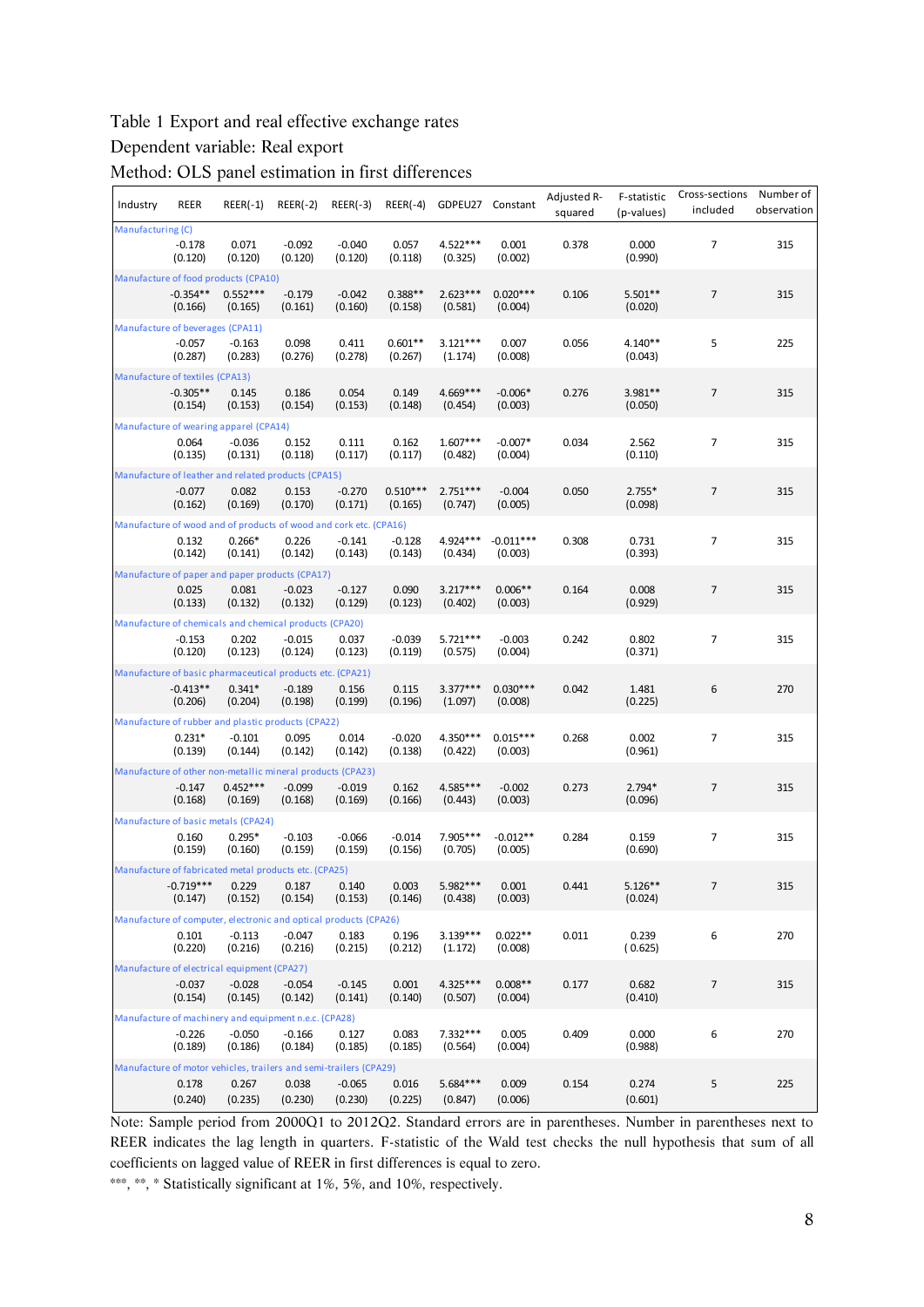#### **5 Conclusion**

The real effective exchange rates reflect the development of the relative price or cost position of the economy. Hence they only relate to one aspect of international competitiveness and should therefore be seen as a rather narrow concept that does not capture all relevant aspects. They are nevertheless often used and perceived as useful indicators in economic analysis. This analysis is however usually based on aggregate indicators, such as real effective exchange rates deflated with aggregate price or cost indices, and therefore neglects differences that can exist between industries. Since differences between industries within one country and especially between countries can be substantial, it would be more appropriate to use REER indices at industry level. Such industry-specific indicators should be based on trade weights calculated at industry level and corresponding producer price indices in order to reflect price competitiveness of particular industry more realistically.

In this paper, we constructed the real effective exchange rate indices at industry level for seven CEE countries and explored their importance by estimating their impact on exports. The results show that trends in producer prices and the structure of exports by trading partners are noticeably different among industries and countries, resulting in divergent movements between industry specific REER indices. The econometrical analysis suggests that the results for some industries are consistent with the theory, especially in traditional, low-technology industries. This means that real effective exchange rates should also be monitored at a disaggregated level in order to enhance understanding of different factors that shape overall developments in the economy.

Although the REER indices presented in this paper prove helpful in understanding differences in relative price effects at industry level, they are not without shortcomings and can be further improved. This for instance refers to the construction of weights. In particular, both direct bilateral trade and third-market competition can be captured by double-weighting. Besides, more countries could be included in the basket of trading partners. Also, time-varying weights could be adopted, in order to capture the changing trade patterns. These "improved" weights would better represent trade flows and should increase the usefulness of the real effective exchange rate indices, as reliable indicators of price competitiveness. The analysis could be extended to countries other than CEE. Other econometrical techniques could also be used to examine the empirical importance of such indicators. This for instance could mean using panel cointegration techniques to test for the presence of long run relationships. In spite of potential methodological improvements, results presented in this paper should encourage the discussion about the effects of real effective exchange rate on specific industry.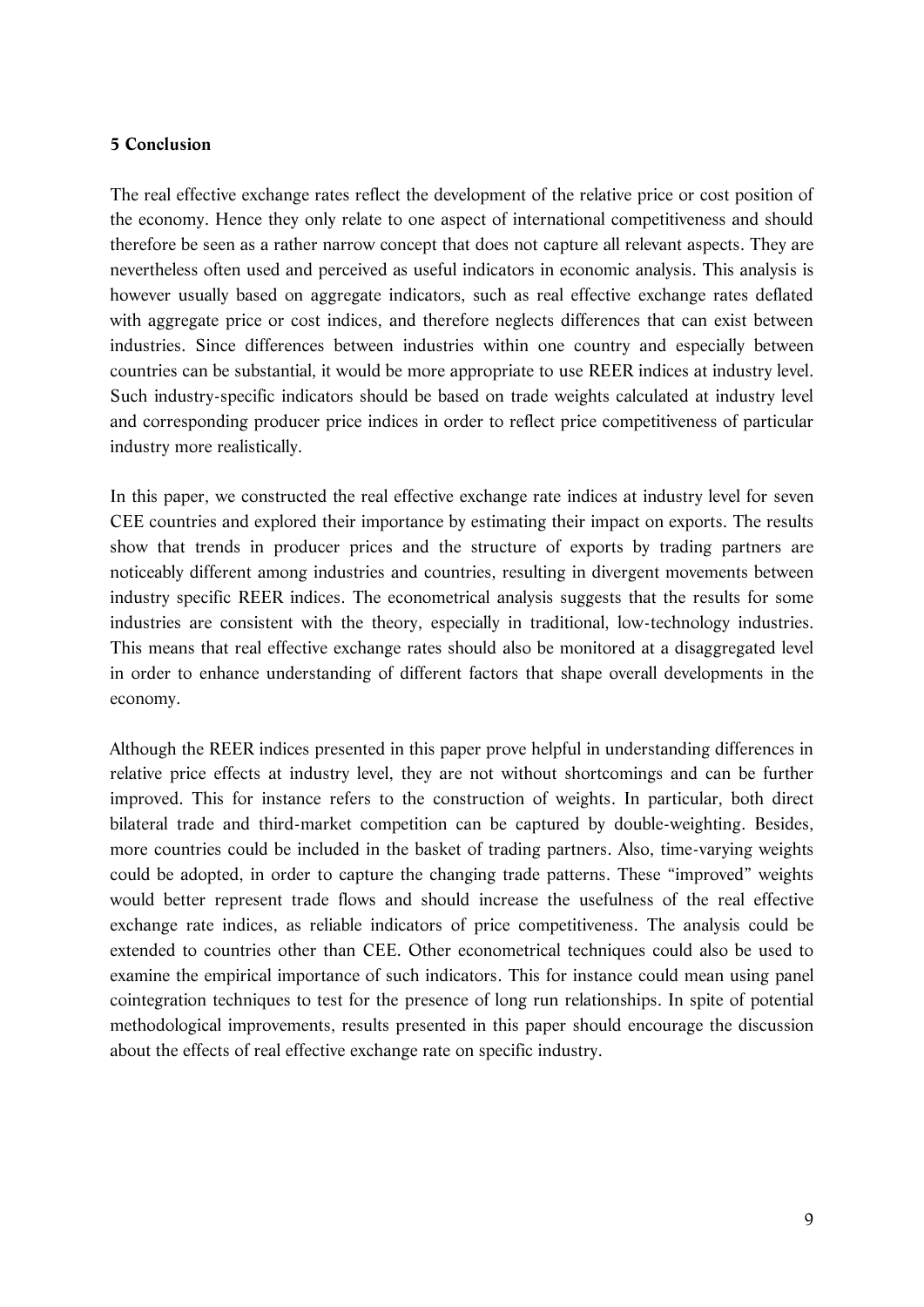#### **References**

Alexandre, F., Baçao, P., Cerejeira, J., and Portela, M. (2009): *Aggregate and Sector-Specific Exchange Rate Indexes for the Portuguese Economy*. Gabinete de Estratégia e Estudos, Ministério da Economia e da Inovação: GEE Papers.

Égert, B., Halpern, L., and MacDonald, R. (2005): *Equilibrium Exchange Rates in Transition Economies: Taking Stock of the Issues*, Oesterreichische Nationalbank, Working Paper 106.

Benáček, V., Prokop, L., and Višek, J. Á. (2003): *Determining Factors of the Czech Foreign Trade Balance: Structural Issues in Trade Creation*, Working Paper Series, 3, Czech National Bank.

Buldorini, L., Makrydakis, S., and Thimann, C. (2002): *The Effective Exchange Rates of the Euro*, ECB Occasional Paper Series, No.2.

Égert, B. (2004): *Assessing Equilibrium Exchange Rates in CEE Acceding Countries: Can We Have DEER with BEER without FEER? A Critical Survey of the Literature*, BOFIT Discussion Papers, 2004, No. 1.

Goldberg, L.S. (2004): *Industry-specific Exchange Rates for the United States*, Economic Policy Review, Federal Reserve Bank of New York.

Lee, J., and Yi, B., C. (2005): *Industry Level Real Effective Exchange Rates for Korea*. Institute for Monetary and Economic Research. The Bank of Korea.

Schmitz, M., De Clercq, M., Fidora, M., Lauro, B., and Pinheiro, C. (2012): *Revisiting the effective exchange rates of the euro*, ECB Occasional paper, No 134, June 2012.

Mihaljek, D. and Klau, M. (2003): *The Balassa-Samuelson effect in central Europe: a disaggregated analysis*, BIS Working Papers, No 143.

Rose, A. K. and Yellen, J. L. (1989): *Is There a J-Curve?*, Journal of Monetary Economics 24, pp. 53-68.

Tamim, B., Harmsen, R. and Turunen, J. (2011): *Euro Area Export Performance and Competitiveness*, IMF Working Papers.

Turner, P. and Van't dack, J. (1993): *Measuring International Price and Cost Competitiveness*, Bank of International Settlements Economic Paper Series, No. 39.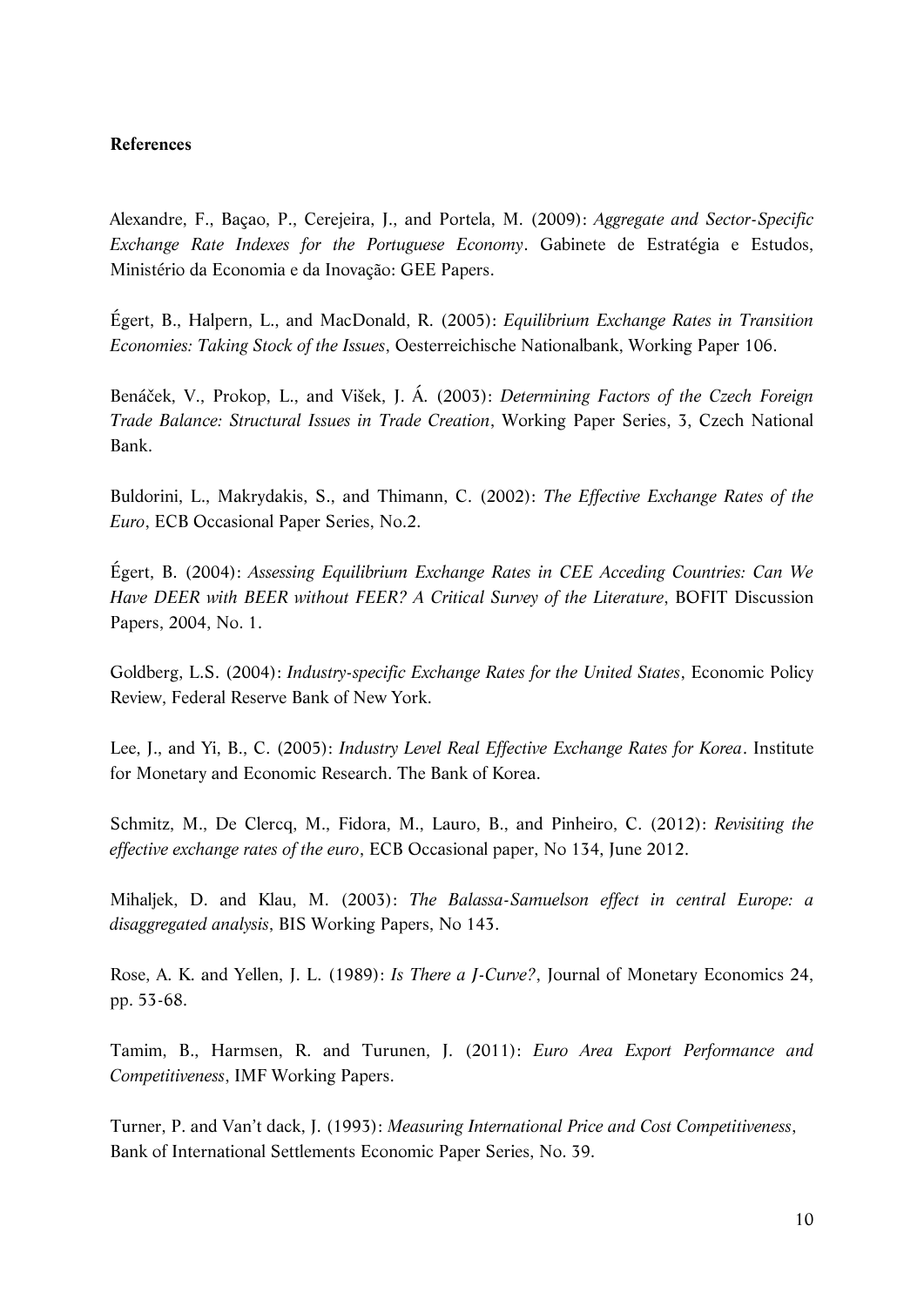## Appendix

## List of CPA/NACE sectors

- C Manufacturing
- Manufacture of food products
- Manufacture of beverages
- Manufacture of tobacco products
- Manufacture of textiles
- Manufacture of wearing apparel
- Manufacture of leather and related products
- Manufacture of wood and of products of wood and cork, except furniture; manufacture of articles of straw and plaiting materials
- Manufacture of paper and paper products
- Printing and reproduction of recorded media
- Manufacture of coke and refined petroleum products
- Manufacture of chemicals and chemical products
- Manufacture of basic pharmaceutical products and pharmaceutical preparations
- Manufacture of rubber and plastic products
- Manufacture of other non-metallic mineral products
- Manufacture of basic metals
- Manufacture of fabricated metal products, except machinery and equipment
- Manufacture of computer, electronic and optical products
- Manufacture of electrical equipment
- Manufacture of machinery and equipment n.e.c.
- Manufacture of motor vehicles, trailers and semi-trailers
- Manufacture of other transport equipment
- Manufacture of furniture
- Other manufacturing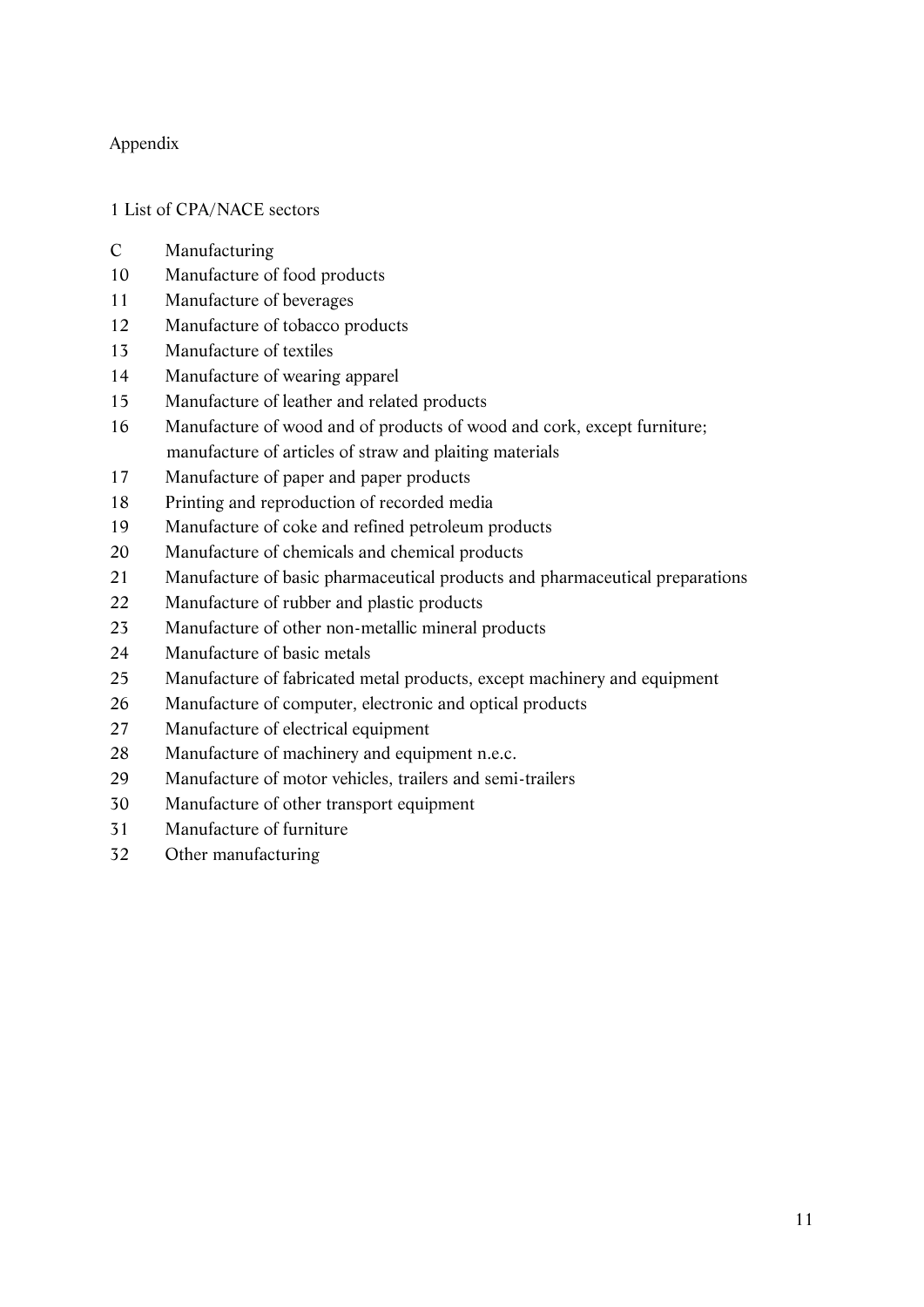2 REER indices and real exports at industry level in CEE countries

#### C Manufacturing







#### 10 Manufacture of food products





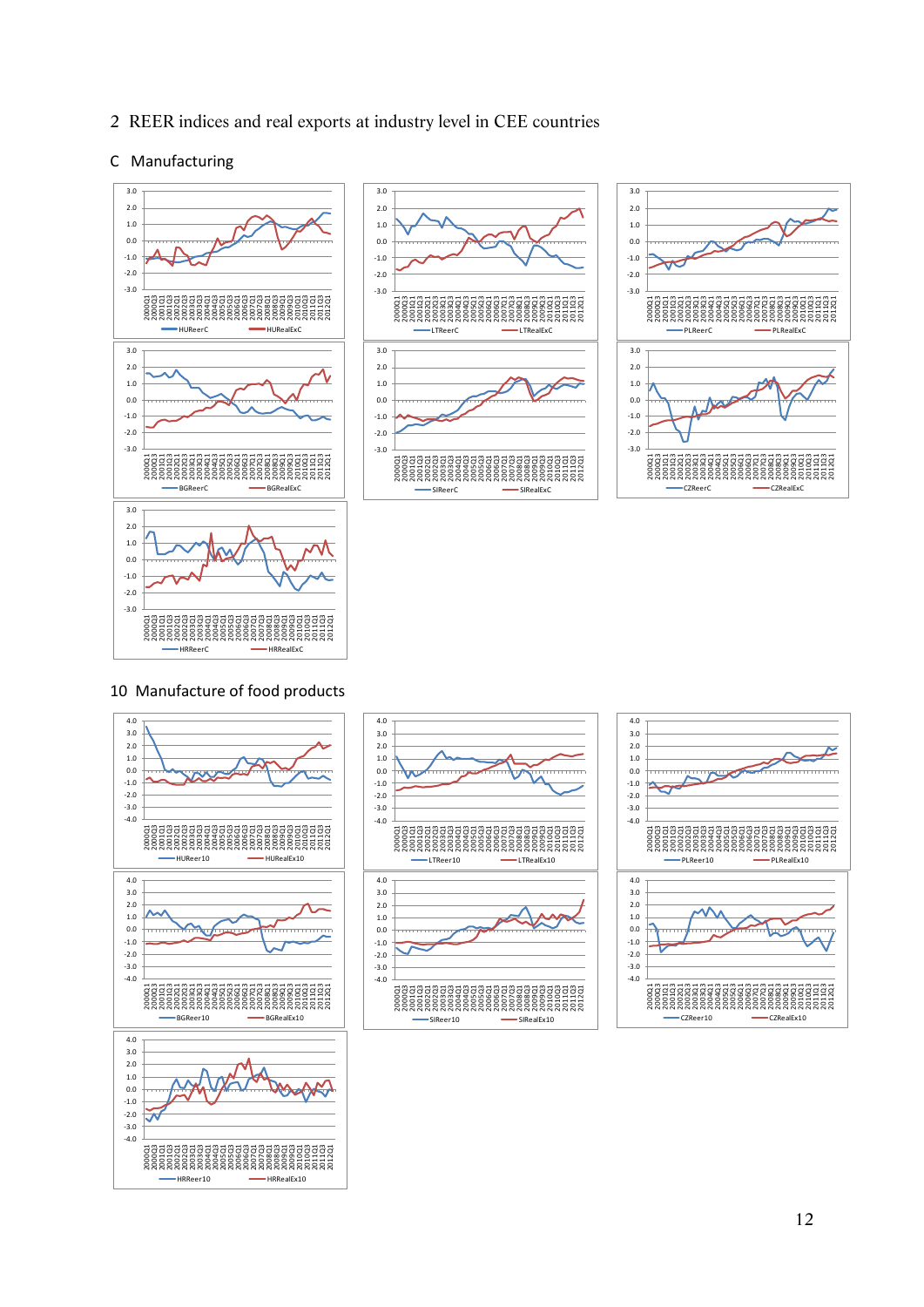#### 11 Manufacture of beverages





#### 13 Manufacture of textiles





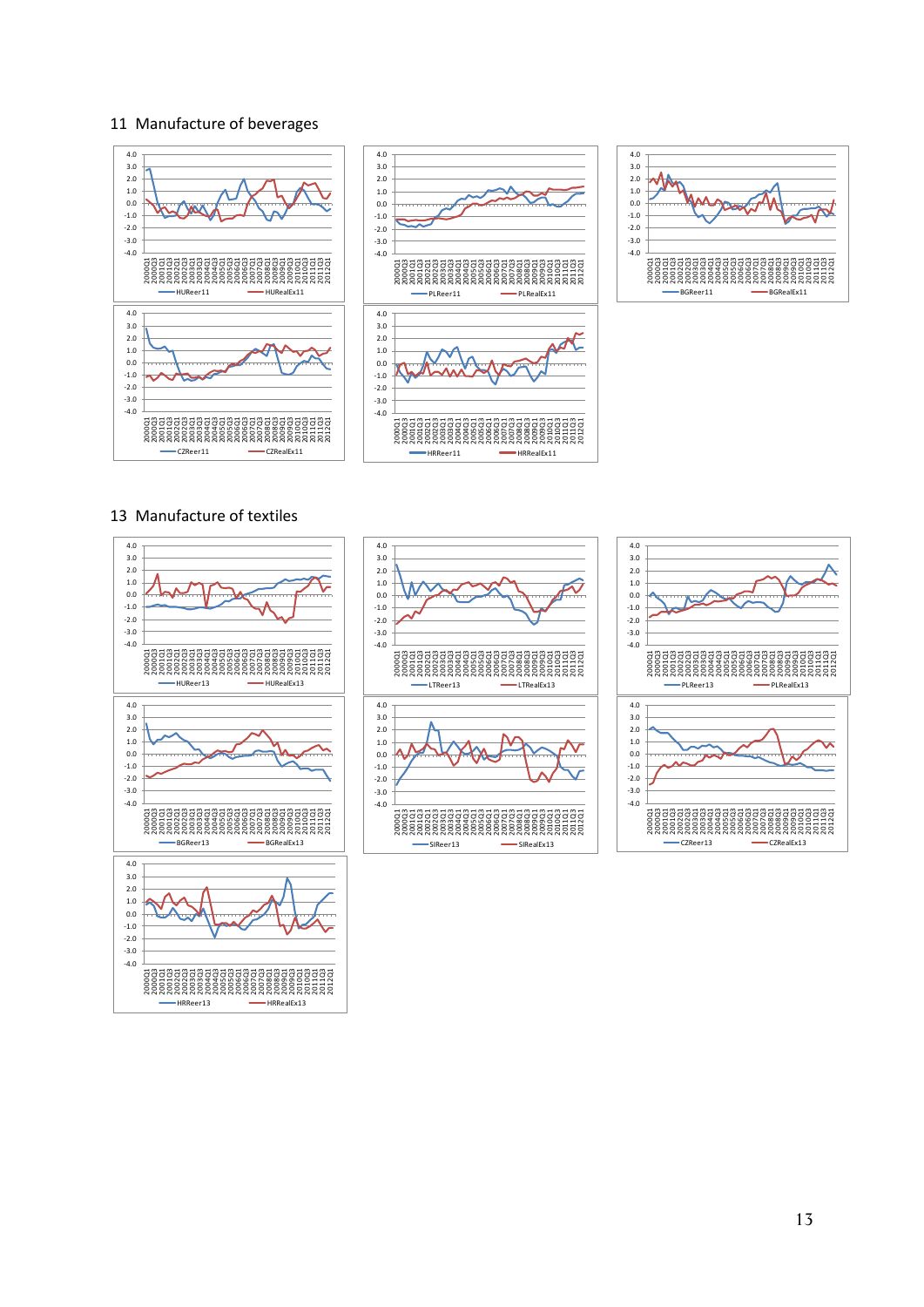#### 14 Manufacture of wearing apparel



#### 15 Manufacture of leather and related products





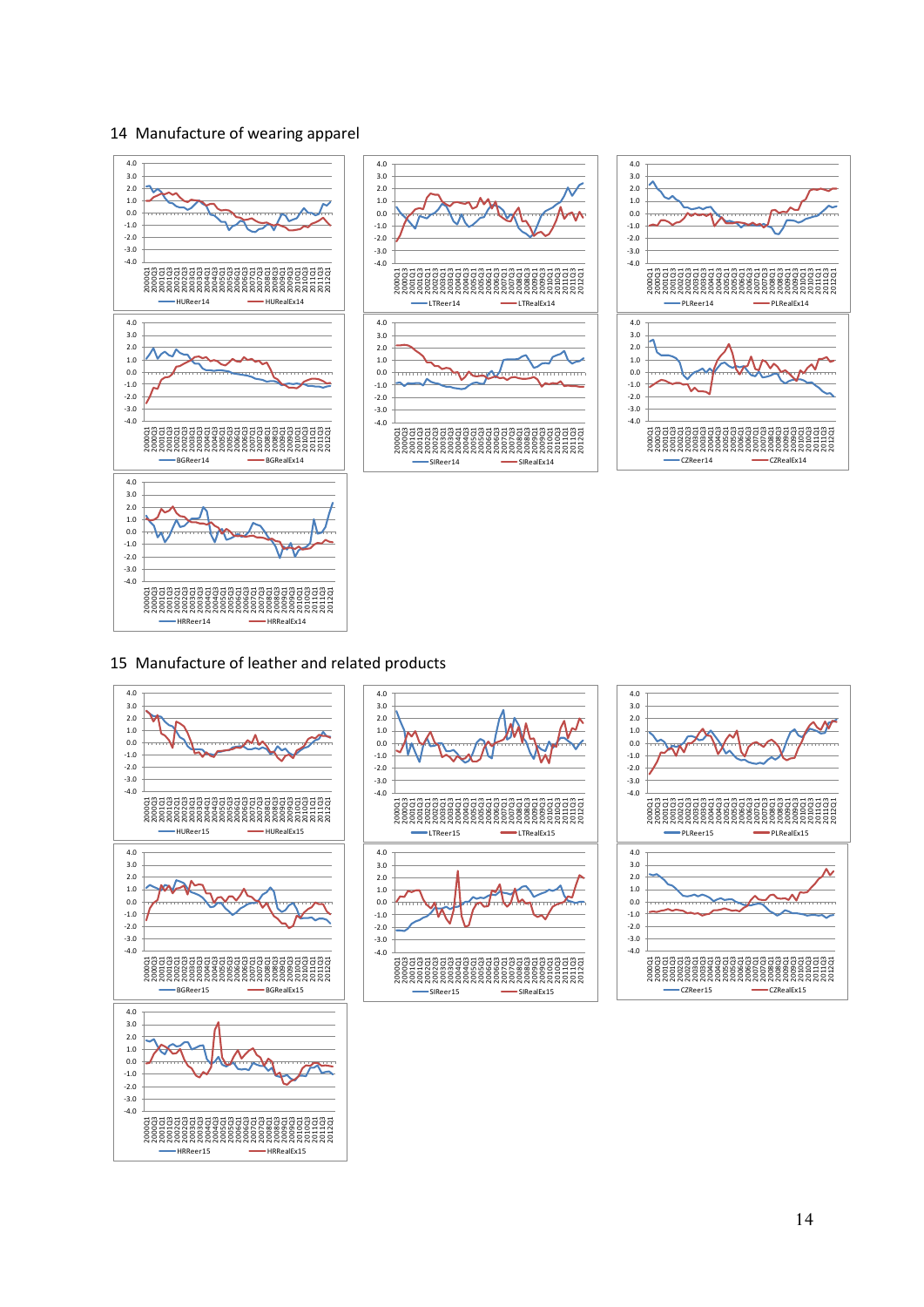

16 Manufacture of wood and of products of wood and cork, except furniture; manufacture of articles of straw and plaiting materials

4.0





#### 17 Manufacture of paper and paper products





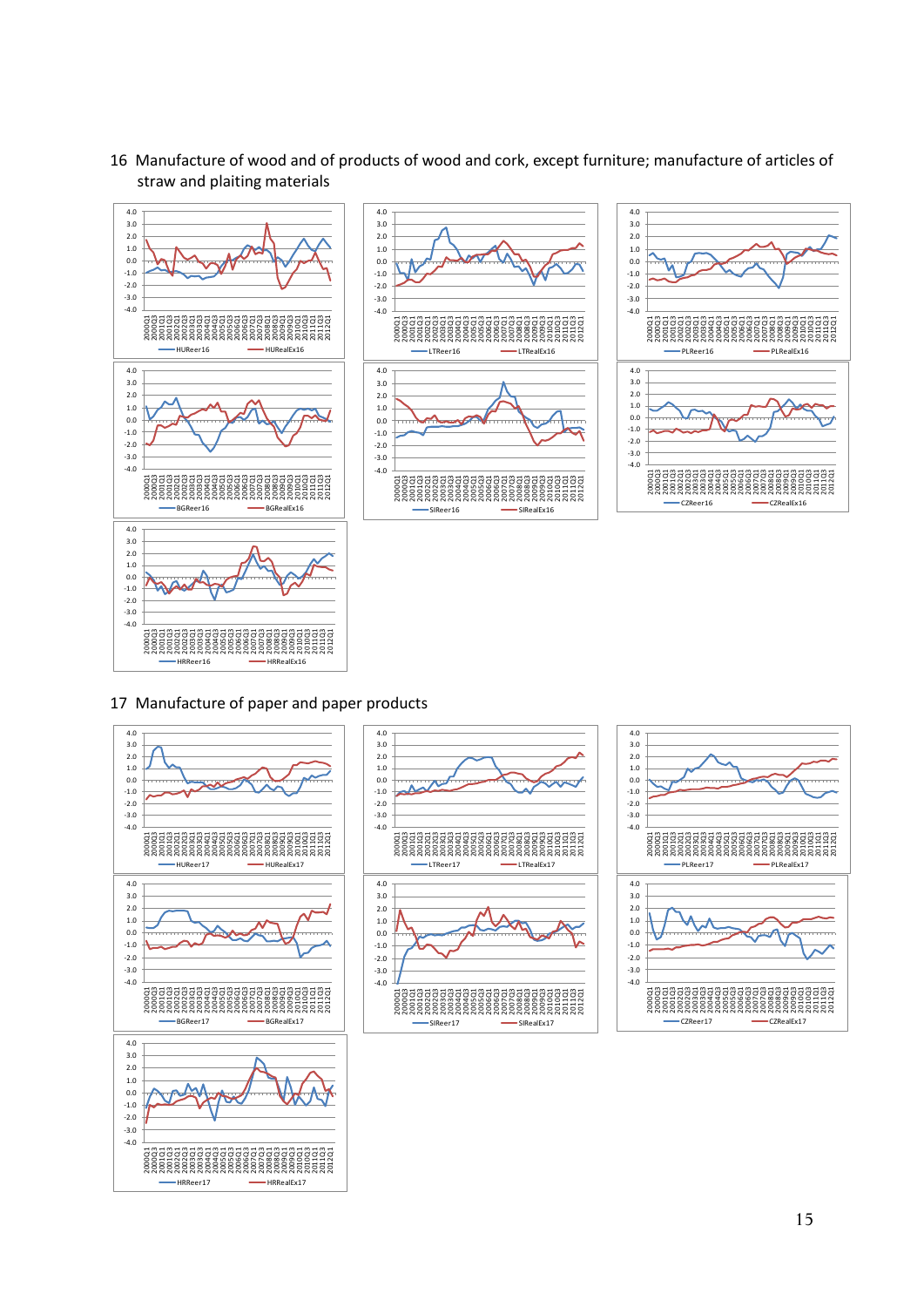#### 20 Manufacture of chemicals and chemical products



#### 21 Manufacture of basic pharmaceutical products and pharmaceutical preparations

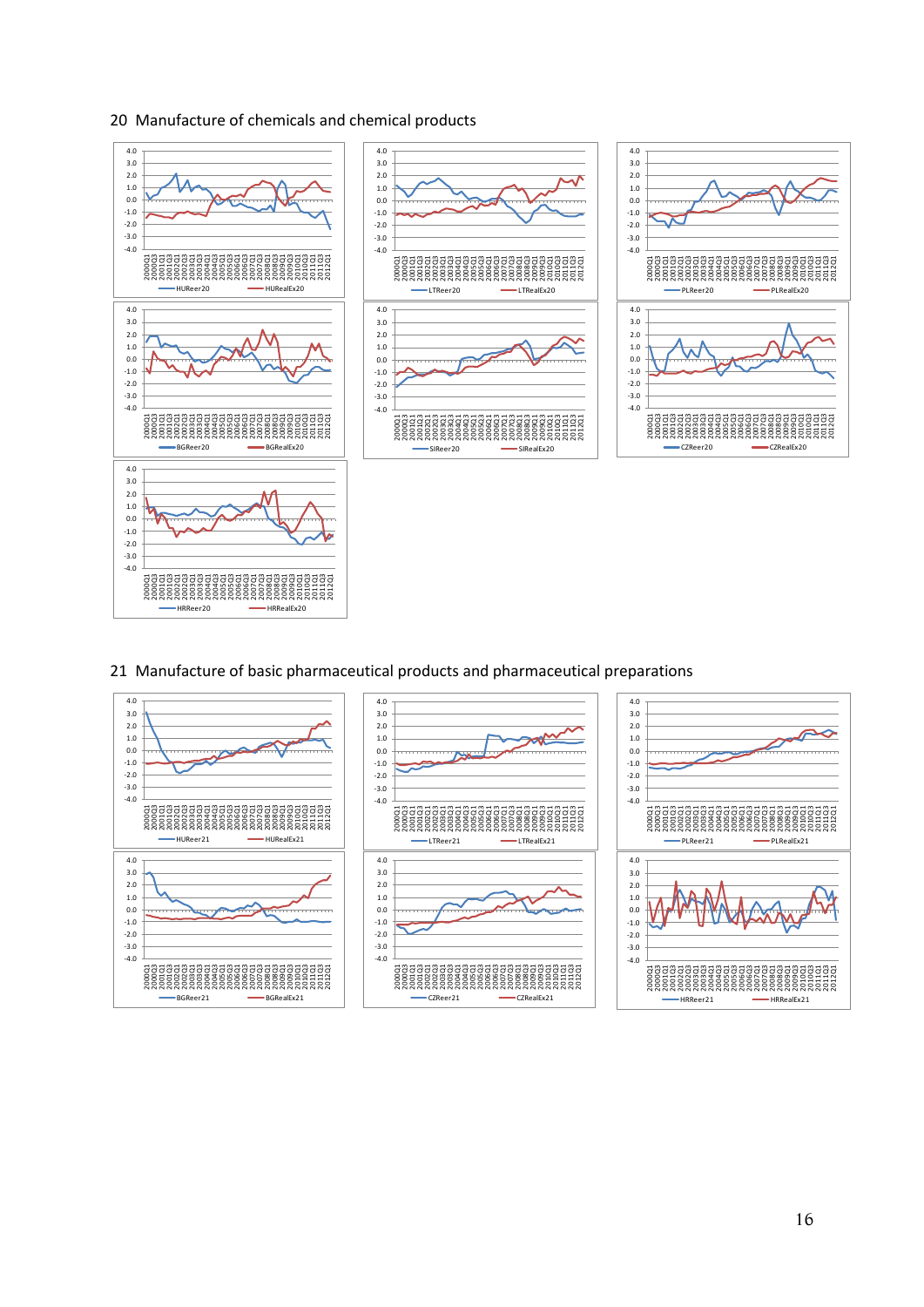#### 22 Manufacture of rubber and plastic products



#### 23 Manufacture of other non-metallic mineral products

HRReer23 HRRealEx23

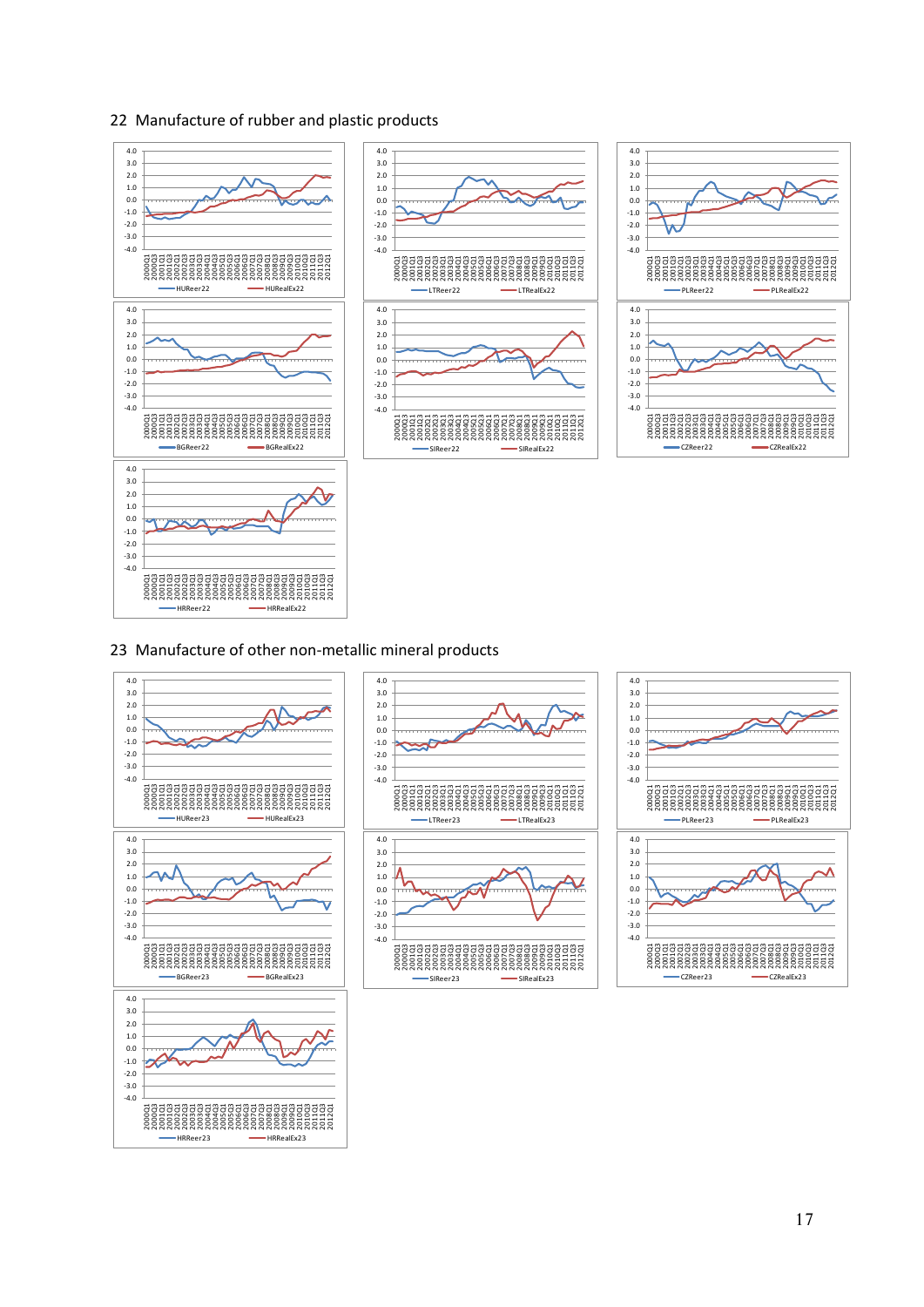#### 24 Manufacture of basic metals



#### 25 Manufacture of fabricated metal products, except machinery and equipment

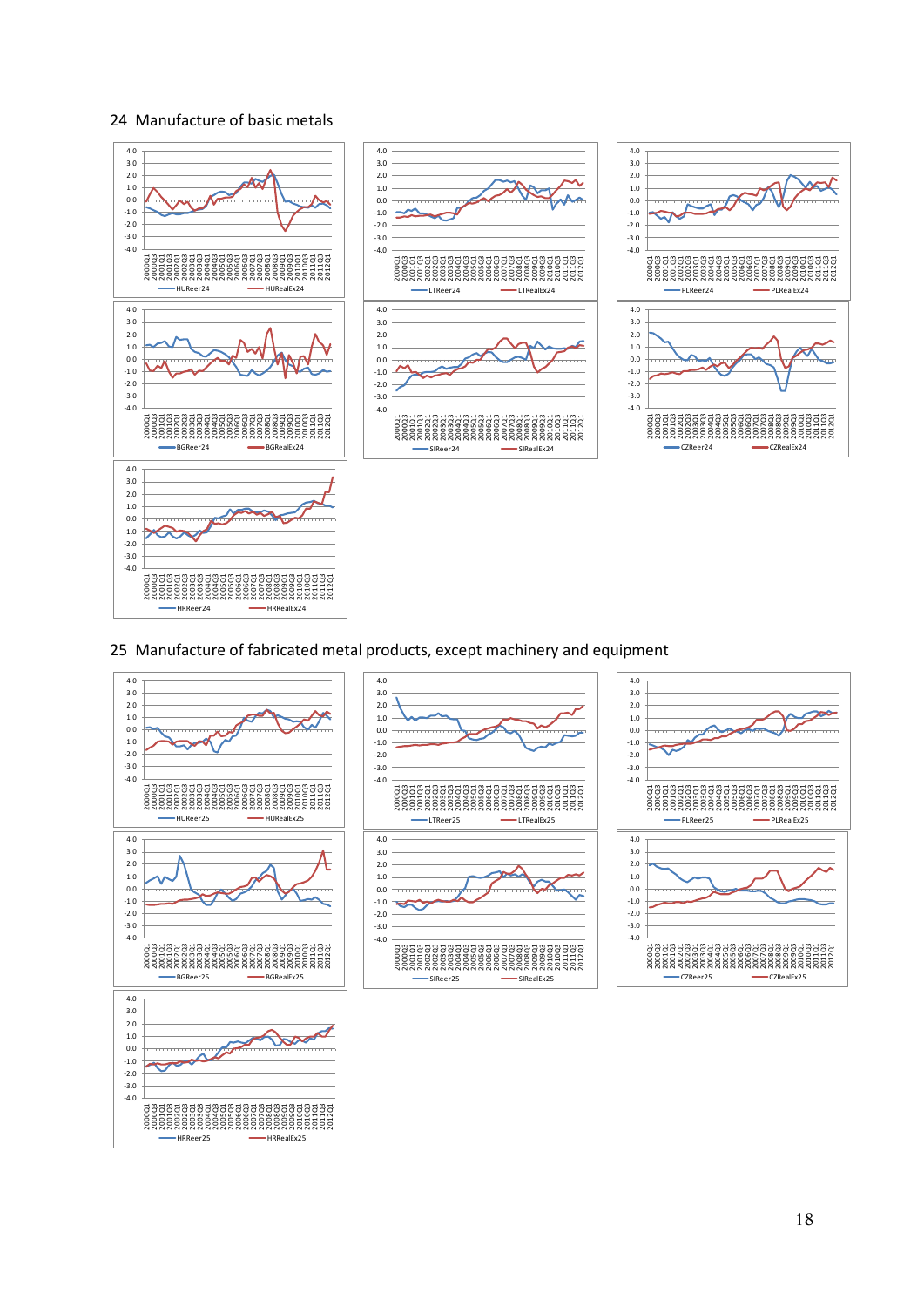#### 26 Manufacture of computer, electronic and optical products



#### 27 Manufacture of electrical equipment